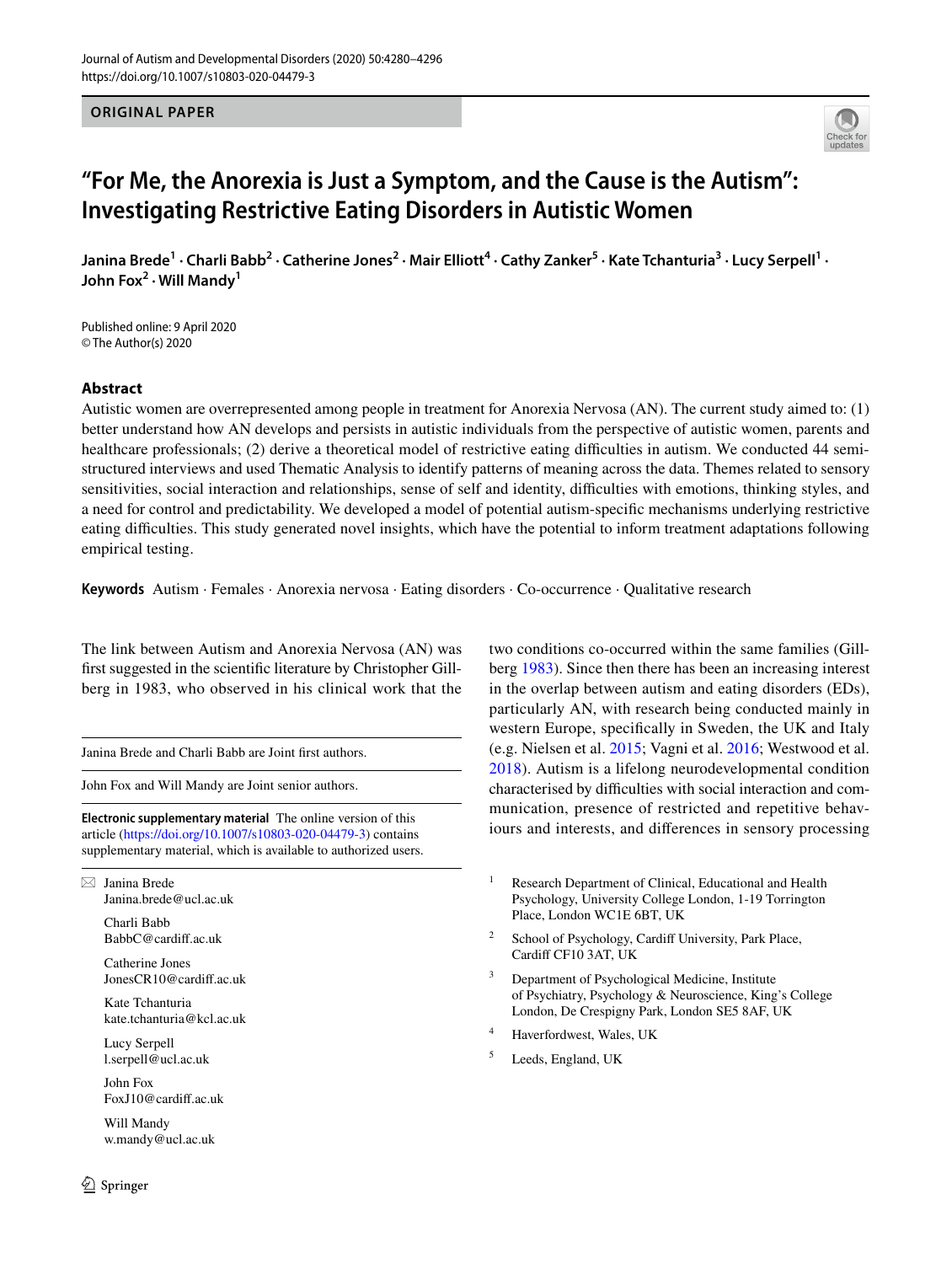(American Psychological Association [2013\)](#page-14-1). Autistic individuals frequently experience additional difficulties. Seventy percent of autistic young people present with at least one co-occurring disorder, and 41% have multiple comorbidities (Simonoff et al.  $2008$ ). Rates of mental health difficulties are similarly high in autistic adults (Lever and Geurts [2016](#page-15-2)), and having a co-occurring mental health condition has been identifed as a signifcant predictor of poor quality of life in this population (Mason et al. [2018\)](#page-15-3). A better understanding and treatment of co-occurring mental health difficulties in autistic individuals is therefore vital for enabling them to live happier and healthier lives.

AN is an ED characterised by: (1) a range of restrictive eating behaviours and/or compensatory behaviours resulting in signifcantly low body weight; (2) an intense fear of weight gain or persistent behaviour that interferes with weight gain; and (3) the undue influence of weight and shape concerns on self-evaluation and behaviour or persistent lack or recognition of seriousness of low body weight (American Psychological Association [2013](#page-14-1)).

Autistic women have an elevated risk of developing AN, as indicated by the fact that they are substantially overrepresented among people in treatment for AN. Studies have consistently shown that 20–35% of women with AN meet criteria for autism (for review, see Westwood and Tchanturia [2017\)](#page-16-2). In contrast, less than 1% of the general population of women meet criteria for autism (Loomes et al. [2017](#page-15-4)). Some have argued that the effect of starvation in AN may mimic autistic traits, resulting in a pseudo-autistic presentation that includes temporary cognitive rigidity and poor mentalising ability, which may no longer be present once afected individuals have recovered (Treasure [2013;](#page-15-5) Hiller and Pellicano [2013\)](#page-14-2). However, there is evidence that the high levels of social and flexibility difficulties observed amongst women with AN cannot simply be understood as a starvation-induced autism phenocopy being mislabelled as 'true autism'. First, autism prevalence rates remain high even in samples of women who have recovered from AN and are no longer starved (Bentz et al. [2017;](#page-14-3) Nazar et al. [2018](#page-15-6)). Second, when rigorous, gold-standard assessment instruments are used, around a quarter of women with AN continue to meet autism diagnostic criteria (Westwood et al. [2017b](#page-16-3)). Third, studies using retrospective self- or parent-report of autistic behaviours suggest that for many women with AN high autistic traits were already present in childhood and predated their ED (Vagni et al. [2016](#page-16-0); Westwood et al. [2018](#page-16-1)).

Despite a signifcant proportion of autistic women in ED services, current service provision does not acknowledge or address their needs (Kinnaird et al. [2017](#page-14-4),[2019b](#page-14-5)). Evidence from both the UK and Sweden suggests that women with high autistic traits beneft less from current interventions and care pathways and have worse outcomes than other women with AN, experiencing especially low recovery rates and levels of functioning (Nielsen et al. [2015;](#page-15-0) Tchanturia et al. [2017](#page-15-7),[2016;](#page-15-8) Nazar et al. [2018](#page-15-6)). Qualitative interviews of clinicians working in ED services in the UK found that adaptations to treatment tended to be idiosyncratic and based on the previous experience of individual clinicians, rather than representing a system-wide approach (Kinnaird et al. [2017\)](#page-14-4). Whilst most ED clinicians recognised the importance of considering autism in AN treatment, many did not feel they had enough knowledge to provide adequate treatment for this client group (Kinnaird et al. [2017](#page-14-4)). In line with this finding, autistic women in treatment for AN in the UK reported that they experience unique needs associated with their autism, which they feel are not met by currently offered treatments (Kinnaird et al. [2019b\)](#page-14-5). Although there will be some diferences in how ED services are organised across diferent countries, given the lack of knowledge on the overlap between the two conditions and lack of official guidance on how to recognise and support autistic women in ED services, these fndings are likely to also apply to the service experience of women in other countries. Overall, there is a limited evidence base to guide service improvements for autistic women seeking support for AN (Huke et al. [2013;](#page-14-6) Westwood and Tchanturia [2017\)](#page-16-2). A frst step towards guidance for services would be to develop a testable theoretical model of the specifc autism-related processes that might give rise to and maintain restrictive eating behaviours, underlying AN, in autistic individuals.

Within the ED literature, a considerable body of research has established the presence of certain characteristics in AN populations, which are also recognised in autism, and thus are of potential relevance to building models of AN in autistic individuals. These include, but are not limited to, atypical social cognition (e.g. Zucker et al. [2007](#page-16-4)), dif-ficulties processing emotions (e.g. Lang et al. [2016](#page-15-9)), weak central coherence (e.g. Oldershaw et al. [2011](#page-15-10)), and cognitive rigidity (e.g. Westwood et al. [2017a](#page-16-5)). However, only a few studies have assessed whether such traits are actually associated with autism and/or autistic traits within ED populations. Tchanturia et al. [\(2013](#page-15-11)) explored associations between self-reported autistic traits and clinical ED symptoms in 66 individuals with AN and 66 healthy controls. The AN group reported more autistic traits than controls. Autistic traits discriminated between groups related to global thinking, infexibility of thinking and problems with social interactions, but were not associated with ED symptoms. This suggests that autistic traits may exacerbate factors that maintain the eating disorder rather than cause the eating disorder directly. Lang et al. ([2016\)](#page-15-9) found that reduced positive emotion expression was associated with autistic traits and a number of other clinical variables in 66 individuals with AN. Westwood et al. ([2017a](#page-16-5)) investigated the relationship between autistic traits and neuropsychological performance in 99 females with AN. Their results suggest that the presence of autistic traits is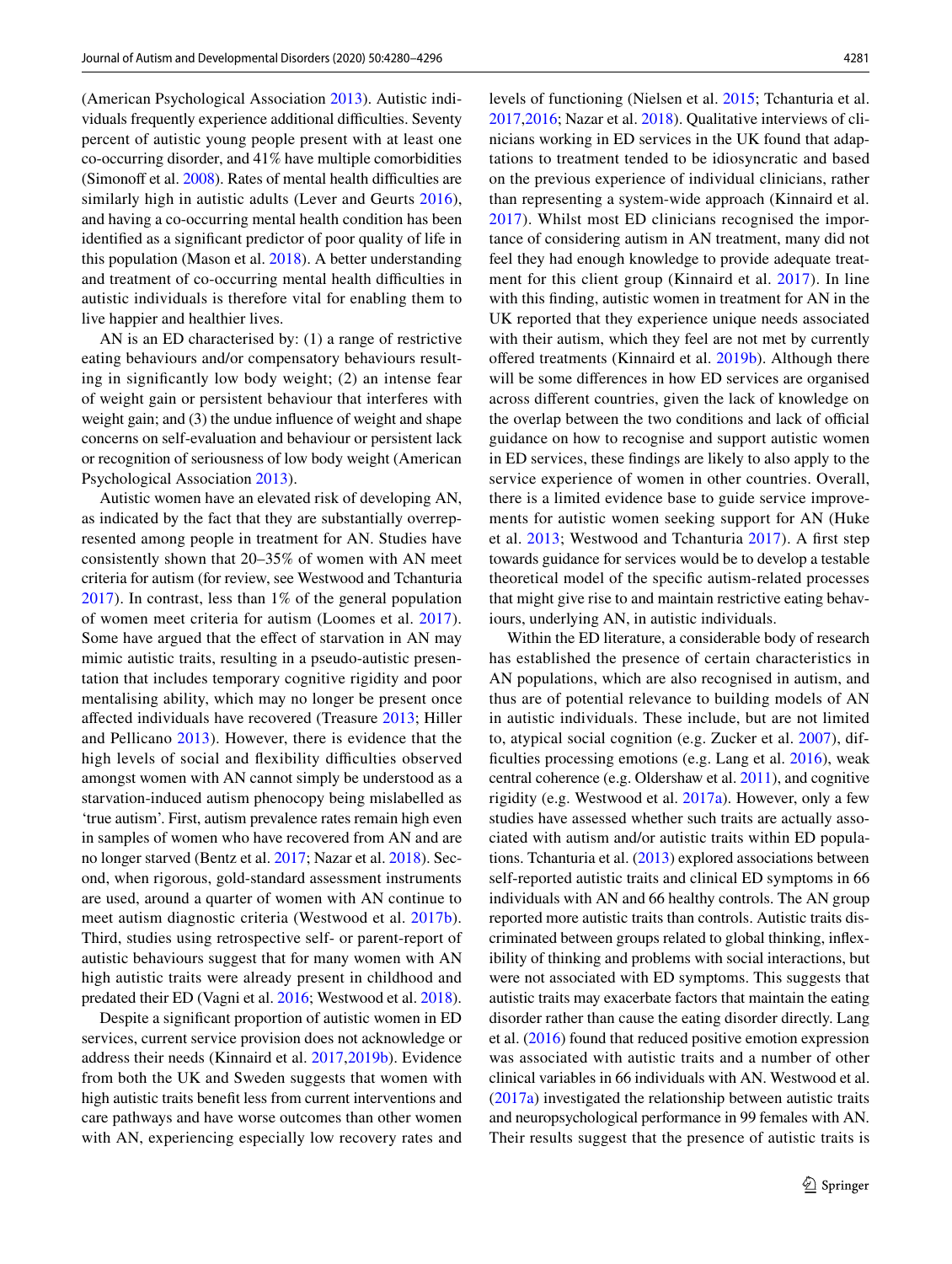related to increased cognitive rigidity in females with AN. Within the autism literature, evidence suggests that sensory sensitivities may play a role in the development of picky eating and food selectivity, both of which are common in autistic individuals (Kuschner et al. [2015;](#page-14-7) Cermak et al. [2010](#page-14-8)). However, it is unclear whether sensory sensitivities have a specifc impact on the development of EDs, such as AN, in autism (Kinnaird et al. [2019a\)](#page-14-9).

Qualitative interviews with autistic people with AN are important for a better understanding of the autistic features that may contribute to the development and maintenance of their eating difficulties, as this ensures that emerging knowledge is grounded in the lived experience of afected individuals. So far there has only been one relevant study (Kinnaird et al. [2019b\)](#page-14-5), although the study's main focus was on autistic women's experience of ED treatment and potential adaptations. Kinnaird et al. ([2019b](#page-14-5)) interviewed nine diagnosed autistic women and four women with high autistic traits about their experience of AN and the treatment they received. Participants reported experiencing their autism and their ED as fundamentally interlinked, with their autistic traits motivating apparent ED behaviours in ways that are not accounted for by traditional models of AN. Participants described how rigidity and infexibility associated with their autism had contributed towards the development of fxed routines and rituals around food. Participants also felt that commonly assumed motivations, such as a desire to lose weight, low self-esteem, and body image issues, were less relevant in the development of their illness compared to other less typical motivations, such as need for control, sensory difficulties, social confusion, organisational problems surrounding cooking and food shopping, exercise as a method of stimulation, and the ED acting as a special interest (Kinnaird et al. [2019b\)](#page-14-5).

Kinnaird et al.'s fndings [\(2019b](#page-14-5)) therefore suggest that there may be autism-specifc mechanisms underlying AN in autistic women and that restrictive eating difficulties in autistic women, although being labelled AN, may deviate from traditional AN presentations. However, there is a need to gain further understanding of potential autismspecifc mechanisms that underpin these restrictive eating difficulties. Specifically, not only are more targeted, indepth interviews required to extend understanding of the experiences of autistic women with AN, but an approach that integrates the perspectives of autistic women with the views of those who support them will provide more comprehensive insight. Autistic women's direct accounts of their own experiences should be central to the development of knowledge about them. Triangulation with the views of other groups, specifcally those involved in their care, can further enrich the emerging understanding and give insight into the wider recognition of their autistic perspective (Carter et al. [2014](#page-14-10)). Developing a model that proposes mechanisms underlying restrictive eating difficulties in autistic individuals more generally, rather than just mapping autistic women's experience of restrictive eating onto our current understanding of AN, will facilitate a discussion of other potentially autism-specifc motivations for restrictive eating beyond those that are commonly associated with AN. In addition, such model has the potential to provide a foundation to guide clinical adaptations and will stimulate future research by generating new hypotheses.

The current study brought together the perspectives of autistic women, parents of autistic women, and healthcare professionals to: (1) better understand how AN develops and persists in autistic individuals and (2) derive the first theoretical model of restrictive eating difficulties in autism.

### **Methods**

### **Design**

This study employed a qualitative research design, as this allowed us to deepen our understanding of the phenomenon in question and to generate new hypotheses, rather than testing pre-established hypotheses or predictions (Pistrang and Barker [2012\)](#page-15-12). We generated data using semi-structured interviews with individual participants to give participants the freedom to describe their experience in their own words. Thematic Analysis (Braun and Clarke [2006\)](#page-14-11) was used to identify patterns of meaning across the data. This approach was chosen because of its fexibility, which suited both the aim of capturing the phenomenon of interest, i.e. AN in autistic women, as well as the more theory-generating aim of developing a model (Fereday and Muir-Cochrane [2006](#page-14-12)). Data were interpreted within an essentialist framework, using an inductive approach, with theme development being driven by the data and grounded in participants' experiences.

### **Participants**

We recruited participants from the following groups: (1) autistic women; (2) parents of autistic women; and (3) healthcare professionals with relevant experience. This was done via social media, the Discover research network (Autistica [2019](#page-14-13)), and existing contacts. Based on the teams previous experience of conducting qualitative research with autistic women and individuals with eating disorders and on other guidance (Guest et al. [2016\)](#page-14-14), we aimed to recruit 15 participants for each group. We refected on our progress throughout data collection and stopped recruiting once we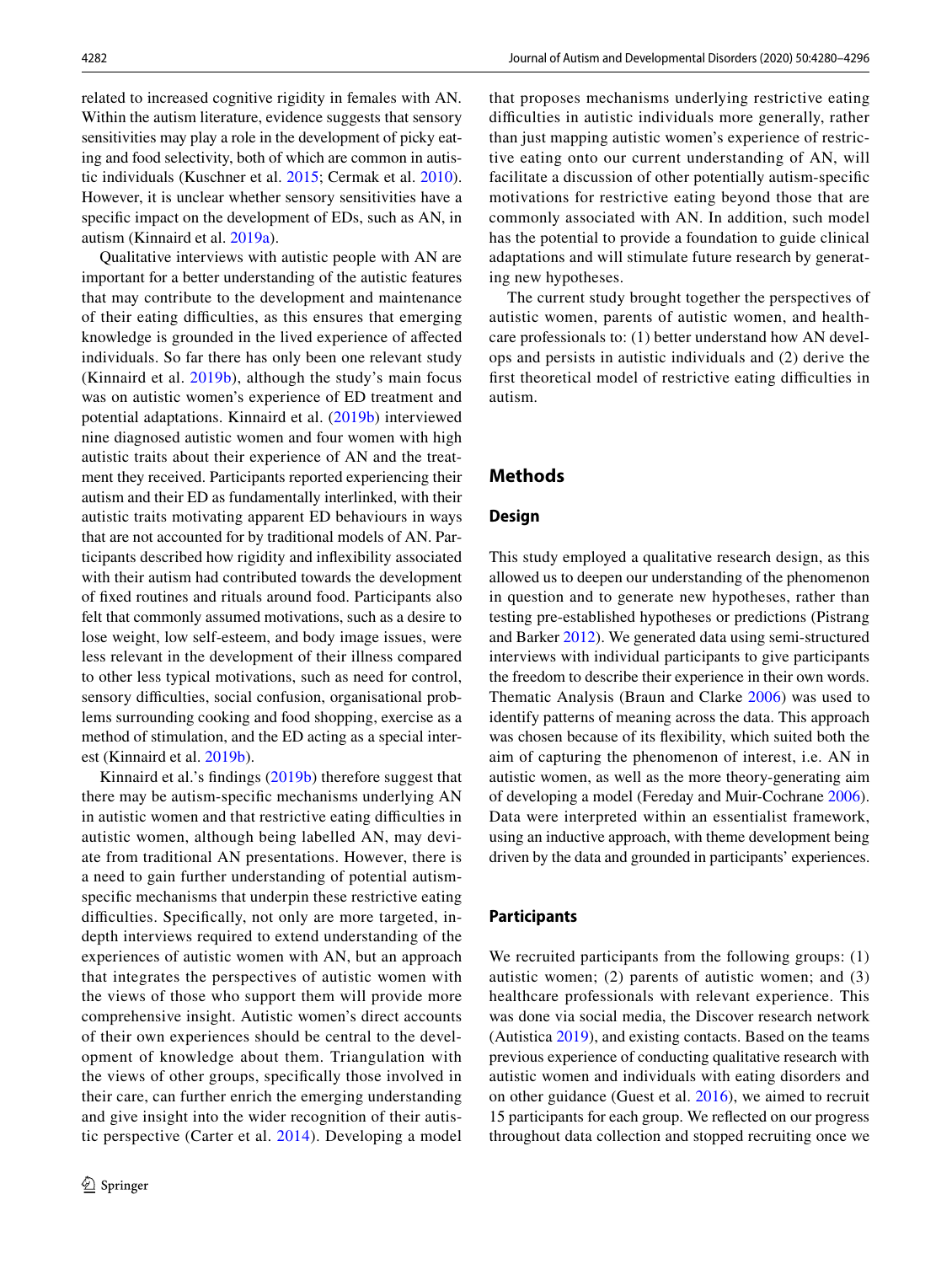estimated that data saturation had been reached. The fnal sample included 15 autistic women, 13 parents, and 16 healthcare professionals. Participants were distributed across England, Scotland and Wales.

#### **Autistic Women**

Autistic women were eligible to participate if they met the following inclusion criteria: (1) above the age of 18 years; (2) clinical diagnosis of an autism spectrum disorder (selfreport); (3) past or current experience of AN; and (4) living in the UK. We used the 10-item Autism-Spectrum Quotient (AQ-10; Allison et al. [2012](#page-14-15)) to confrm their autism status. Two of the 17 women recruited scored below the cut-off, and their interviews were not included in the analysis.

The demographics of the autistic women are provided in Table [1](#page-3-0). All autistic women had been in contact with services for their ED and other mental health conditions frst, often for years before their autism was recognised. Their ED status was varied at the time of study. Some considered themselves to be currently living with AN, some considered themselves to be recovered, and some considered their condition to be improved, but still struggled with aspects of their ED. Women's Body Mass Index (BMI) was based on self-reported height and weight. Eight women declined to share this information. At the time of the study, the majority of autistic women were not in full-time employment, several were studying at university level, but some had interrupted their education due to their ED, and some held part-time jobs or voluntary positions.

#### **Parents**

The parent sample included fve parents of autistic women who also participated in this study, and eight whose

daughters did not participate. Parents were eligible to participate if their daughters met the same inclusion criteria as those applied to autistic women, with the exception that their daughters could be below the age of 18 years. One set of parents (father and mother) were interviewed together; all other parents were mothers and were interviewed individually. One mother's interview was not included in the fnal analysis because her daughter was one of the participating autistic women who scored below the autism screening cutof. The demographics for parents' daughters (Table [1](#page-3-0)) were similar to those of the autistic women, although they were a slightly younger sample.

#### **Healthcare Professionals**

Healthcare professionals were identifed through contacts of the research team and via snowball sampling, asking professionals who had participated if they were aware of any colleagues who might be suitable. Healthcare professionals had relevant experience of working with autistic individuals with eating difficulties. We invited professionals from different services across the country, with diferent professional backgrounds and at diferent stages of their career, to ensure variation in training and work context. On average, they had worked in autism and/or ED services for 10 years (range 2–23 years). They belonged to a variety of professions, including child and adolescent psychiatry  $(N = 2)$ , adult psychiatry  $(N=3)$ , clinical psychology  $(N=6)$ , counselling psychology  $(N = 1)$ , nursing  $(N = 1)$ , speech and language therapy  $(N=1)$ , dietetics  $(N=1)$ , and social work  $(N=1)$ .

<span id="page-3-0"></span>

|                          | Table 1 Demographics for    |  |  |
|--------------------------|-----------------------------|--|--|
|                          | autistic women and autistic |  |  |
| daughters of parents who |                             |  |  |
|                          | participated in the study   |  |  |

|                                              |       | Age in years Age of AN | diagnosis<br>(in years) | Age of autism<br>diagnosis<br>(in years) | AO-10    | EDE-OS                   | $BMI^b$      |
|----------------------------------------------|-------|------------------------|-------------------------|------------------------------------------|----------|--------------------------|--------------|
| Autistic<br>women<br>$(N=16)$                | Range | $23 - 58$              | $10 - 34$               | $14 - 34$                                | $7 - 10$ | $0 - 26$                 | $15 - 23$    |
|                                              | M(SD) | 32.6(10.32)            | 17.40(6.07)             | 29.40 (11.34)                            |          | $8.73(1.1)$ 11.53 (6.49) | 18.28 (3.19) |
| Daugh-<br>ters of<br>parents<br>$(N=12)^{a}$ | Range | $15 - 31$              | $10 - 25$               | $9 - 30$                                 |          |                          |              |
|                                              |       | $M(SD)$ 24.75 (6.36)   | 15.50(4.17)             | 21.17 (7.15)                             |          |                          |              |

*Notes* AN: Anorexia Nervosa; AQ-10: Autism-Spectrum Quotient (Allison et al. [2012](#page-14-15)); EDE-QS (Eating Disorders Examination Questionnaire Short (Gideon et al. [2016\)](#page-14-16); BMI: Body Mass Index, calculated on self-reported weight and height

<sup>a</sup>Five parent participants were parents of autistic women in this study

<sup>b</sup>Eight women declined to provide details on their weight and height for their BMI to be calculated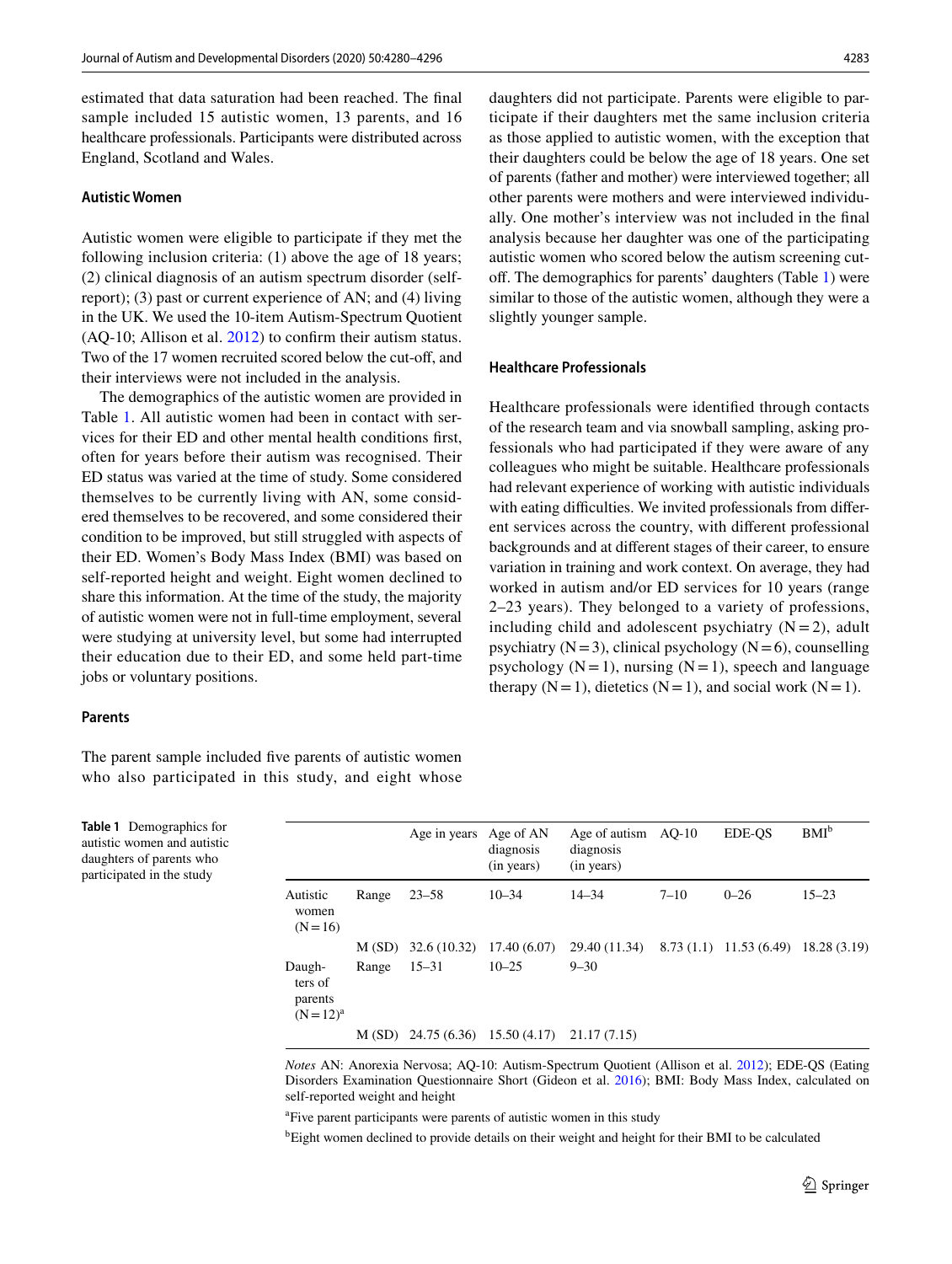# **Procedure**

We consulted two autistic women with experience of AN to advise on the interview schedule and procedure to ensure that participation was comfortable and accessible for autistic women. Both women advised on an early draft of the design and one gave detailed feedback on the interview schedule. Both also provided feedback at diferent stages of the analytic process.

Participant interviews were conducted face-to-face, via Skype, or over the phone and lasted on average for 1 h 23 min (range 43 min–2 h 26 min) with autistic women, 1 h 27 min (range 43 min–1 h 54 min) with parents, and 52 min (range 20 min–1 h 15 min) with healthcare professionals. Basic demographic information (all three groups) and questionnaires (autistic women only) were collected immediately prior to the interview. Interviews were conducted by one of two non-autistic female PhD students. Participants participated in a one-off interview only and were offered  $£10$  to thank them for taking part. Informed consent was obtained from all individual participants included in the study.

### **Materials**

Semi-structured interview schedules (Supplementary Material) were developed by the research team and via consultation with the autistic advisors. The interview schedule development was guided by the research question of how AN develops and persists in autistic individuals. We intended for the generated data to also aid a separate investigation concerning autistic women's ED service experience, which will be reported elsewhere. We initially developed the interview schedule for autistic women, and then adapted it as appropriate for the other two groups. Interviews with autistic women covered their experience of autism, AN, factors that might be underlying the development of their AN, as well as their journey towards an autism diagnosis and their ED service experience. After giving them the opportunity to share their experiences more generally, we asked specifc questions about the relevance of potential infuencing factors in the development of their AN. These were identifed from the existing literature and anecdotal accounts e.g., the role of weight and shape concerns and food-related sensory experiences. Parent interviews included questions about their daughters' autism and AN, how their daughters' AN had developed, the relevance of the potential infuencing factors, and their daughters' experience in services. We asked professionals how AN and/or autism tends to present in female clients they are working with, their thoughts on the relationship between both conditions, treatment provision for these women, and their experience of working with autistic women with AN. Participants within each group were asked the same key questions, but further prompts were used fexibly to follow up on points as they emerged.

The 10-item Autism-Spectrum Quotient (AQ-10; Allison et al. [2012\)](#page-14-15) was used to confrm autism status and indicate symptom severity. Scores on the AQ-10 range from 0 to 10, with higher scores indicative of the presence of greater autism symptom severity. Using a cut-off score of six, the 10-item version yielded a sensitivity of 0.88, specifcity of 0.9 (Allison et al. [2012](#page-14-15)). Internal consistency for the autistic women in our sample was low ( $\alpha$  = 0.29).

The Eating Disorders Examination Questionnaire Short (EDE-QS; Gideon et al. [2016\)](#page-14-16) was used to measure current ED psychopathology. The EDE-QS is a 12-item, single-factor self-report questionnaire, asking participants to indicate how many days during the last week they have experienced various ED symptoms using a 4-point response scale ranging from "0 days" to "6–7 days". These response options correspond to scores of 0 through 3, with higher scores indicating more severe ED symptoms (max =  $36$ ). In addition, the EDE-QS asks participants for their height and weight for BMI to be calculated. The EDE-QS demonstrates sound psychometric properties and is able to distinguish between individuals with and without clinical EDs (Mdn =  $17.5$  vs. Mdn=5.0) (Gideon et al. [2016\)](#page-14-16). Internal consistency for our participants was acceptable ( $\alpha$  = 0.77).

### **Analysis**

All interviews were audio-recorded. Interviews were tran-scribed verbatim and entered into NVivo (version 12; [2018](#page-15-13)) for analysis. The full transcripts were used in this study.

We used Thematic Analysis (Braun and Clarke [2006](#page-14-11)) to identify patterns of meaning across the data. Theme development was guided by the overarching research questions of how AN may develop and be maintained in autistic women.

We adhered to guidelines for good practice in qualitative research (Mays and Pope [2000;](#page-15-14) Pope et al. [2000](#page-15-15)) to ensure that interpretations of the data were thorough and consistent. We employed a consensus approach to coding. After familiarisation with the interview transcripts, two researchers (JB and CB) jointly analysed the data to avoid relying on a single analyst driving theme development (Hill et al. [1997](#page-14-17)). Both researchers analysed all transcripts for each group in the opposite order to each other. At least twice during each group's analysis, JB and CB reviewed and merged each other's coding to ensure consistency across transcripts. By analysing the transcripts in reverse order, both researchers brought diferent insights when discussing theme development at various stages of the analysis. It also balanced the weight of each participant's perspective, ensuring that all voices contributed to the shaping of themes. The transcripts from the three participant groups were analysed separately, starting with the autistic women's data, before looking for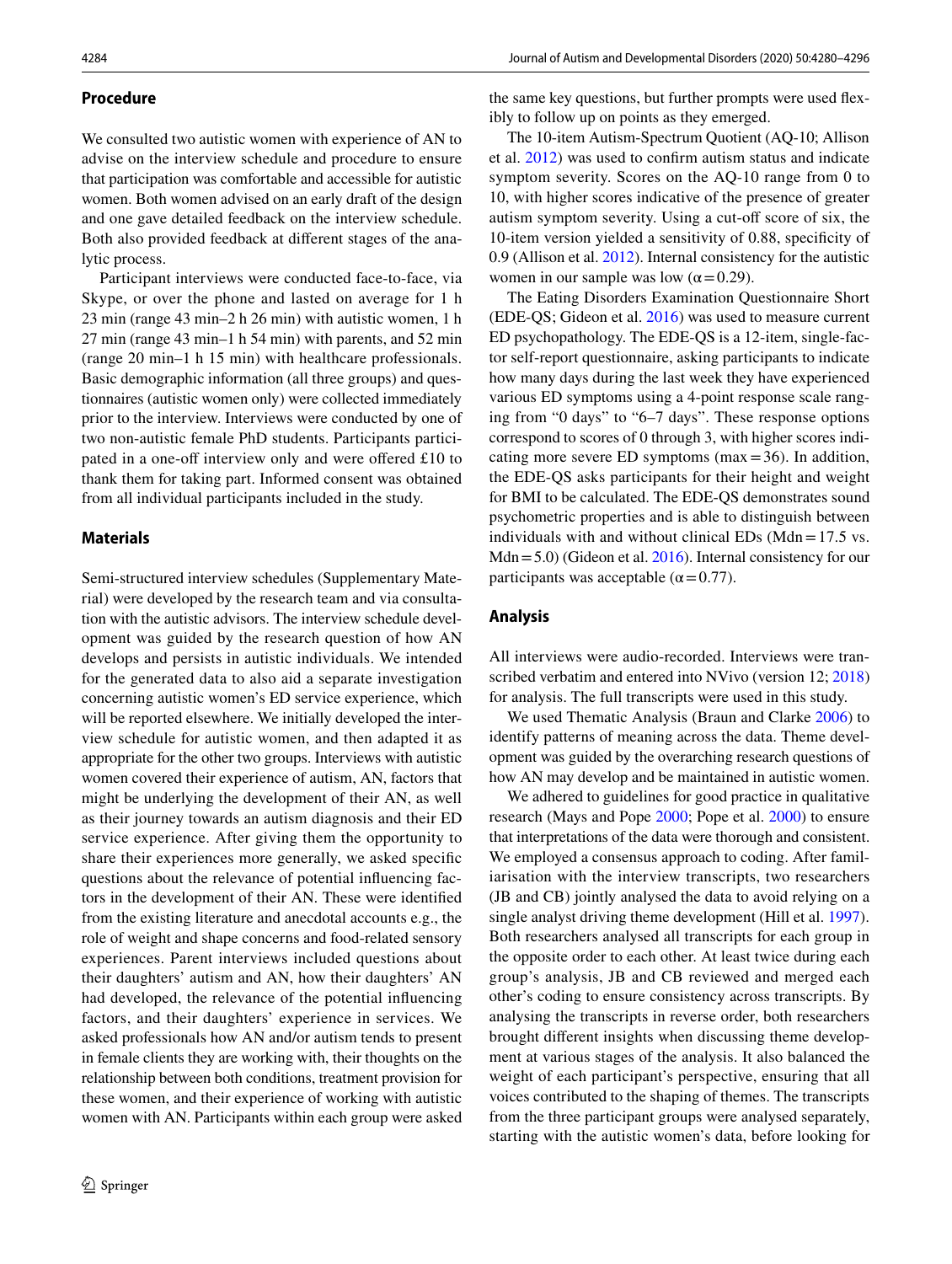similarities and diferences across the data set. This allowed us to develop a comprehensive understanding of the nuanced variations in the diferent groups' perspectives, while keeping the autistic women's direct experiences central to theme development. The researchers also regularly discussed their progress with the wider research team to generate alternative ways of viewing the data and expand their understanding of the data (Barbour [2001\)](#page-14-18), until a consensus on the best way to represent the data was reached. At two points during the analytic process we consulted with the autistic advisors, who commented on the interpretations made by the researchers. Codes and/or themes were adapted if the research team agreed with their interpretation. This ensured that the fndings made sense in the context of the advisors' lived experience and their understanding of the experiences of others within their community.

Once the themes had been identifed, further analysis and discussion within the research team led to the development of a model of restricted eating difficulties in autism, which highlights the relationships between themes and underlying processes. The model was developed separately from the themes and adds another layer of interpretation, which was conducted for a more theory-generating purpose. This process included a wider range of approaches of engaging with the data, such as representing relationships spatially by arranging printed codes and themes on the foor, and visually capturing potential processes in diagrams, which then served as the foundation for the model developed. The model is directly informed by, but goes beyond, the qualitative data and themes, generated by the thematic analysis.

<span id="page-5-0"></span>

| Table 2 Overview of themes from thematic analysis |  |  |  |
|---------------------------------------------------|--|--|--|
|---------------------------------------------------|--|--|--|

| Main themes                               | <b>Subthemes</b>                    |  |  |  |
|-------------------------------------------|-------------------------------------|--|--|--|
| Sensory sensitivities                     | Sensory overload                    |  |  |  |
|                                           | Food-specific sensory sensitivities |  |  |  |
|                                           | Internal and bodily sensations      |  |  |  |
| Social interaction and relation-<br>ships |                                     |  |  |  |
| Self and identity                         |                                     |  |  |  |
| Difficulties with emotions                |                                     |  |  |  |
| Thinking styles                           | Literal thinking                    |  |  |  |
|                                           | Intense interests                   |  |  |  |
|                                           | Rigid thinking                      |  |  |  |
| Need for control and predict-<br>ability  |                                     |  |  |  |

### **Results**

### **Thematic Analysis**

We structured our codes around six themes, some of which include further subthemes (see Table [2](#page-5-0)): "sensory sensitivities", "social interaction and relationships", "self and identity", "difficulties with emotions", "thinking styles", and "need for control and predictability". Overall these themes were endorsed by all participant groups, although some were more clearly expressed by some, as will be outlined below. These themes overlap and infuence one another, as highlighted in the subsequent theme presentation.

#### **Sensory Sensitivities**

Sensory sensitivities contributed to autistic women's EDs through general sensory overload, food-specifc sensory sensitivities, and discomfort and confusion related to internal and bodily sensations.

**Sensory Overload** Some women reported having aversive sensory sensitivities related to noise, touch and certain lighting. Parents also noted sensory issues as one of the key ways in which their daughters' autism afected their day-to-day life and related this to meltdowns their daughters experienced. Healthcare professionals observed that many of their autistic clients struggled with the sensory experience of the treatment environment. These experiences of sensory overload appeared to affect autistic women's eating behaviour, with some women seemingly using the effect of starvation on their body to numb these sensations.

**Food‑Specifc Sensory Sensitivities** Almost all of the women experienced food-specifc sensitivities related to food texture, taste, smell, temperature, or the mixing of diferent foods, which limited the range of foods they would eat.

"I've never eaten a tomato in my life because it's just hard and it's squidgy in the middle, it just disgusts me. There's absolutely no way I could eat it.[…] And I'm not keen on lettuces either. The fact it's all mixed up, which in my head it shouldn't all be mixed up, so for me a salad is actually a terrifying food!" AW08

This quote illustrates how repulsive certain textures and mixing of foods are for this participant. Several healthcare professionals emphasised that autistic women's motivation for food restriction often related to sensory properties of food, rather than primarily being based on calorie or fat content, which they saw as distinct from other women with AN.

Some women took extreme measures to avoid anticipated negative sensory experiences, refusing to touch certain types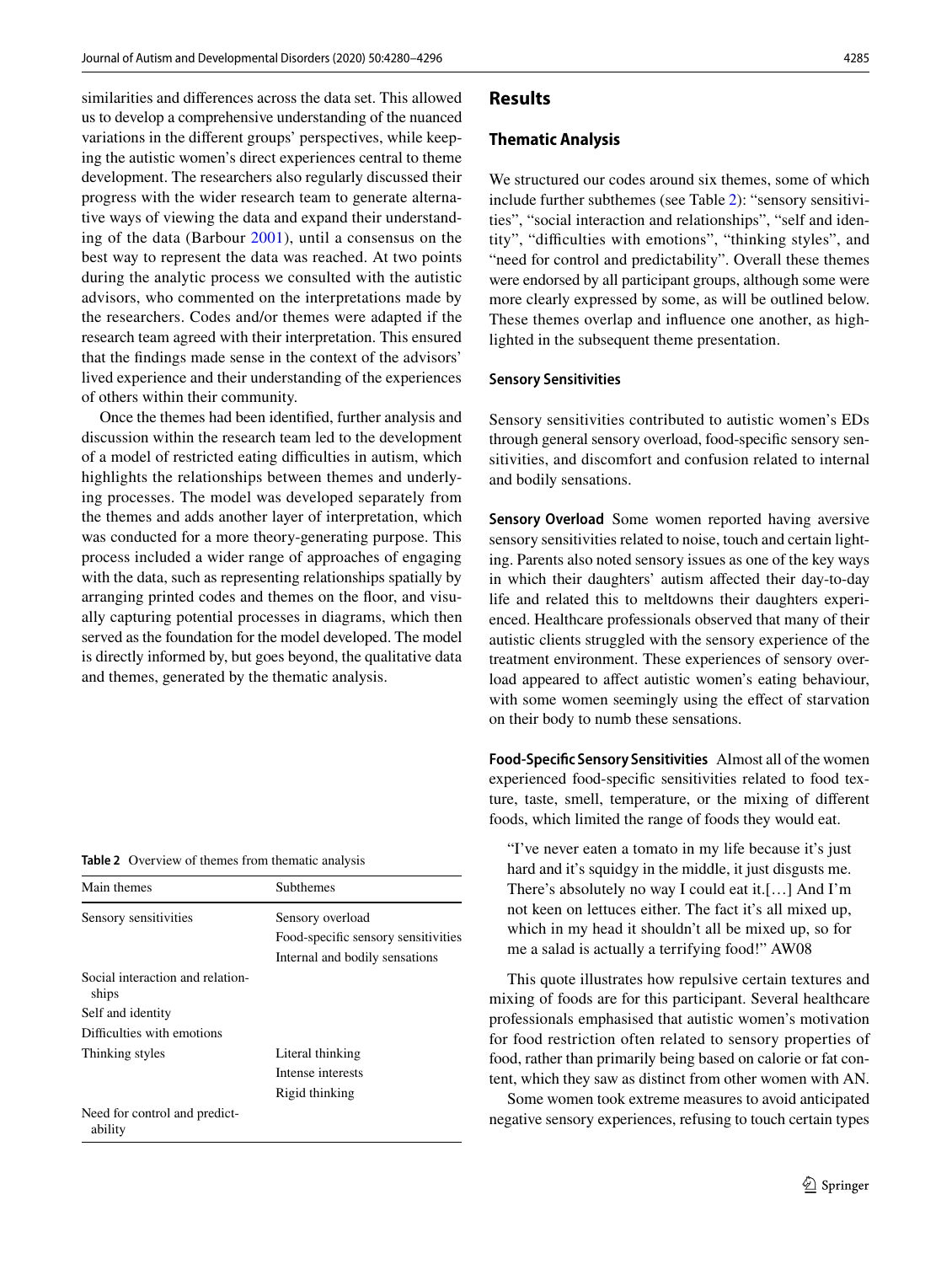of food or even cutting out whole food groups in response to one negative experience, which parents and healthcare professionals related to their rigid thinking style. These foodspecifc sensory sensitivities were reported to have been present since early childhood, predating the women's EDs, and continued to interfere with their eating, even for those who had recovered. Most parents recalled their daughters having difficulties during mealtime or when others around them were eating. This mother's quotes emphasises the impact this had on her daughter's behaviour and on how she was seen by others:

"If somebody else had a packed lunch that had a strong smell, she wouldn't just say 'I don't like the smell of that'. She would just overreact, and the teacher would think she was just badly behaved and stuf. But for her the smell was just unbearable." P05

Several parents said they had only realised in hindsight that some of their daughters challenging behaviours during mealtimes might have been due to their sensory sensitivities. In line with this, autistic women reported that, particularly when they were younger, others often misunderstood their responses to these sensory experiences or refused to accommodate their sensory sensitivities, which further exacerbated their difficulties.

Some participants felt that autistic women's sensoryrelated restrictive eating had increased the chances of them developing an ED, because their relationship to food had always been difficult. Several participants, particularly healthcare professionals, drew parallels with the presentation of Avoidant/Restrictive Food Intake Disorder (ARFID), a recently introduced ED that is not driven by weight and shape concerns (American Psychological Association [2013](#page-14-1)).

"I think also there is the crossover with ARFID. Being quite restrictive about the kind of foods they will eat, quite fussy about textures, tastes, how it's prepared. And that can sometimes tip over into more rigid patterns of eating." HCP02

A few of the women and parents, who had come across this label, even wondered whether this would have been a more appropriate diagnosis than AN, or whether one had morphed into the other.

**Internal and Bodily Sensations** Hypersensitivity to sensory stimuli also applied to internal sensations. For some women the internal sensations associated with eating, such as feeling bloated or the sensations of digesting food, were very distressing and they reported restricting their eating to avoid these sensations. Although some parents speculated that this might be the case, this was mainly described by autistic women themselves.

"That feeling of putting on weight… that's what kind of sends me back into restricting food, because it's not about 'oh god my stomach looks really big', it's more about 'I don't like the sensation of how my stomach feels'." AW11

In contrast, several other women talked about hyposensitivity to internal sensations, which led to difficulties with interoception, i.e. the ability to sense the internal state of the body. This resulted in difficulty recognising and understanding emotions, as well as a difficulty interpreting eatingrelated sensations, such as hunger and satiety. Some reported consistently missing meals because they failed to notice they were hungry. Others would overeat without realising and then feel so uncomfortable they would subsequently restrict food. This woman described how her difficulties with interoception could result in both:

"I'm not very good at judging my own emotions or physical sensations. I don't really fully understand my thirst and hunger responses, or my fullness responses, so that really infuences my eating because I can binge or miss meals very, very easily." AW09

Interoceptive difficulties were viewed as a pathway towards establishing ED behaviours, such as restricting food intake for long periods or entering a cycle of bingeing and restriction. For some women this also meant that they had never been able to regulate their eating routine without relying on external cues, such as the time of day or size of a dish, even before their ED started. This was described as an additional challenge in overcoming their ED and developing a healthy eating routine.

Several healthcare professionals pointed out that this seemed to be unique to the presentation of autistic women with AN.

"Girls without autism do feel hunger, but they are actively working against those feelings of hunger. Some of the girls with autism I've spoken to don't seem to recognise it […] there's something about their sensory profle that possibly means that they don't experience hunger in quite the same way." HCP02

# **Social Interaction and Relationships**

All participants talked about autistic women having longstanding difficulties with social interaction and communication, including difficulties in friendships and experience of loneliness, bullying and abuse, which affected their eating.

Difficulties with social interaction made them vulnerable to adverse experiences and left them in a constant state of confusion and exhaustion. Restricting their eating was described as a way to cope with social difficulties and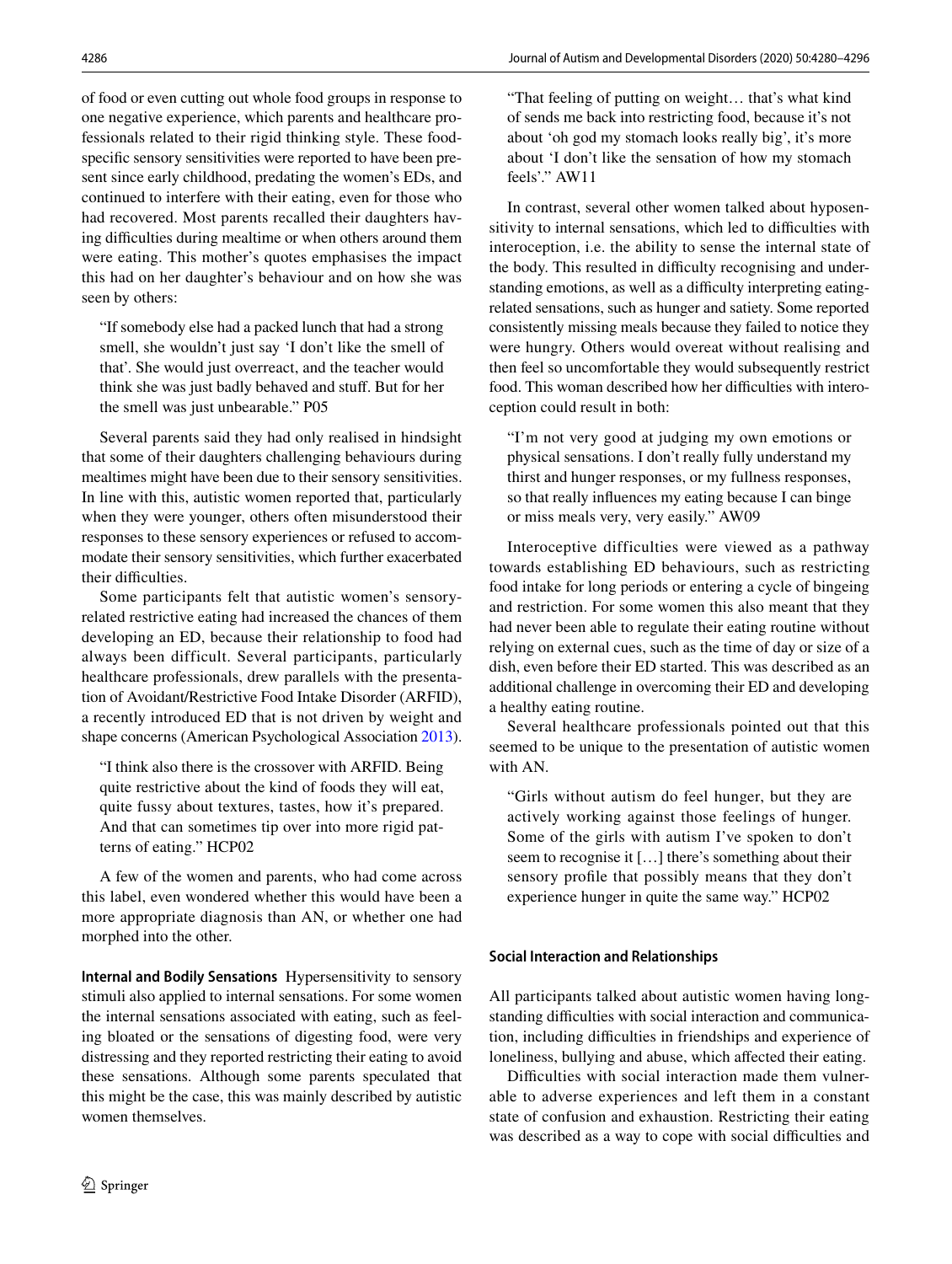distract from or numb consequent emotions. The following quote exemplifes how the emotional burden of losing a friend lead to this woman immersing herself in ED behaviours:

"I think I was lonely a lot after [my only friend changed school] and that afected it, and I could just get engrossed in food and exercise and just forget about everything else." AW07

In many cases, autistic women's social difficulties got worse, or their awareness of them increased, as they reached adolescence, which coincided with the onset of their ED.

Another way in which social difficulties might affect restrictive eating, seems to be avoidance of social settings that happen to involve food. For example, several women described how they initially started restricting their food intake when they skipped lunch in school canteens because they felt overwhelmed by the social or sensory environment, did not have anyone to sit with, or wanted to avoid bullies.

"The moment when I stopped eating at school, was because there was a big canteen, lots of people, lots of social stuff going on, lots of noise." AW03

### **Self and Identity**

Almost all participants talked about autistic women lacking a sense of self, feeling diferent, and not ftting in as central to the development of their EDs. These feelings caused emotional upset, which they reportedly tried to cope with by immersing themselves in ED behaviours. In addition, for some women dieting or focusing on their appearance was used as a way to ft in with peers, or the ED provided a sense of identity.

Autistic women mainly attributed their feelings of difference and lack of sense of self to not having been able to make sense of their autistic experiences. The following quote illustrates how this woman's lack of understanding of her autism-related diferences afected her self-esteem:

"You constantly feel like you're failing, you constantly feel diferent, you think it's all your fault because you don't know that there is something diferent about you." AW08

None of the women had an autism diagnosis when their eating difficulties emerged, and many participants wondered whether the women would have found it easier to cope if they had known they were autistic. Several parents blamed themselves for not recognising their daughter's difficulties or for not fghting enough to get the right diagnosis in childhood.

"I wonder, if I'd have picked up on the autism earlier, I might've been able to prevent the eating disorder. Or at least stop it getting to that severe point." P10

For some women, struggles with their sense of self led to them focusing on their weight and shape. In an attempt to make sense of their experience of not ftting in, a few women concluded that the reason must relate to their body and appearance.

For others, being exposed to societal messages about the importance of women being thin resulted in them wanting to change their body weight and shape in order to ft in and connect with peers.

"All her life [my daughter] had been surrounded by women who would talk about dieting, you know, I wished my legs weren't so fat, all those things. And [my daughter] knew that that's important, even though she didn't care what she looks like, but she knew that it's a thing for normal women, for other women, and she wants to be the same." P12

In a few cases, anorexia and its values, including the desire to be thin, provided a sense of identity that autistic women had been lacking.

"I have never had much of a sense of self, and I think possibly [AN] then became a little bit like an identity. Going into hospital and being aware that everybody has the same condition, you then do become a lot more aware of some of the anorexia traits and you do sort of take them on" AW08

These women reported copying others and adopting their anorexic values as a way of camoufaging and passing in the neurotypical world.

Yet, although all of the women reported issues around their sense of self, for only a few of them this resulted in over-evaluation of their weight and shape, as outlined in the examples above. Most autistic women stressed that weight loss was not the initial aim of their ED behaviour, but rather a secondary and unintentional consequence.

"What I wanted was to be able to restrict food and over-exercise without losing weight. So that's why it was so atypical. It was more like behaviours that I engaged with to feel calm, but would lead to catastrophic weight loss." AW13

Assumptions by others that body image issues drove their ED behaviours made these women feel even more misunderstood and alienated, further contributing to their feelings of being diferent.

The role of weight and shape concerns was an area where some parents' perceptions difered from those of autistic women. Several parents assumed that weight and shape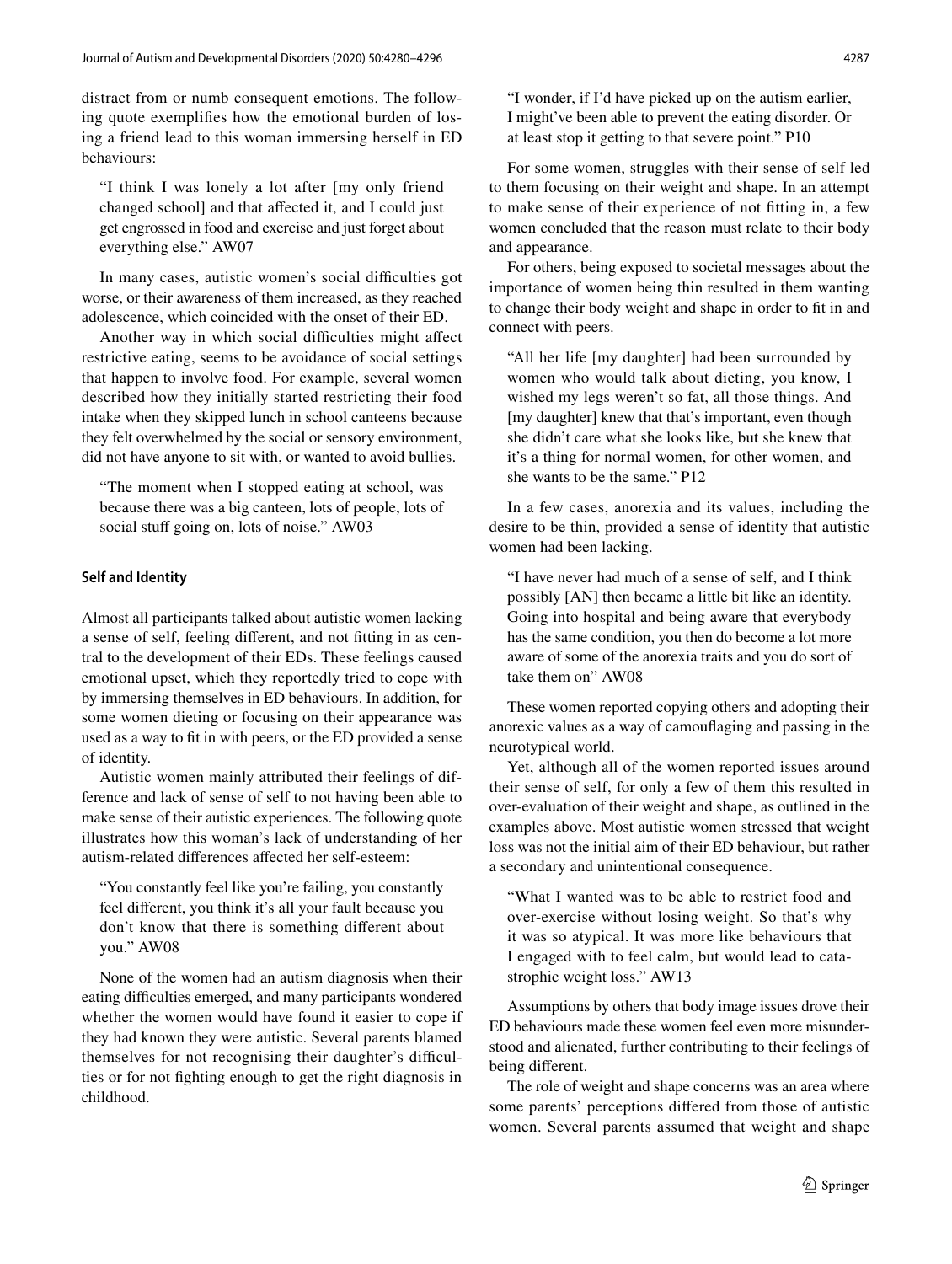concerns must be directly related to their daughters' low sense of self and ED. However, a few also reported that body image issues did not play a role for their daughters' ED, or recognised the more nuanced reasons behind apparent body image issues and their relationship to the underlying autism, as described by the autistic women.

In line with the account that most autistic women's ED is not primarily driven by the infuence of weight and shape on self-evaluation, healthcare professionals noted that many autistic women seemed less drawn to comparing their appearance to others or taking pride in their weight loss. They also reported that autistic women tend to show less competitive behaviours in inpatient settings than other women with AN.

"When you unpick it, it's not driven the same way, it's not about body image, they couldn't care less what other people think about their body." HCP10

# **Emotional Difficulties**

Many women reported that they had longstanding difficulties identifying, regulating, and communicating their emotions, resulting in emotional confusion and feelings of being overwhelmed. They also reported regularly having difficult and emotionally upsetting experiences, and some healthcare professionals suggested that autistic individuals might be particularly vulnerable to having traumatic and difficult experiences. Participants' accounts suggest that autistic women with AN may use restriction and other ED behaviours, such as exercise, in order to numb or distract themselves from overwhelming and confusing emotions.

This is something some reported to have discovered accidentally but then learnt to use purposefully. This woman's quote illustrates how restriction offered a solution to her previously uncontrollable meltdowns:

"When I was restricting my eating, I would get this feeling of just calmness, and I know that I am safer, I know that I am not going to experience these meltdowns that made me feel embarrassed and frightened.[…] So I was no longer just losing it." AW03

Healthcare professionals recognised how EDs in autistic women often relate to other mental health difficulties, particularly anxiety.

"[Their ED] is a way of channelling anxiety. They can just worry about food and nothing else and that feels more manageable than everything in their life that feels horrendous." HCP09

During the interviews, almost all of the women described additional mental health difficulties, which they saw as being closely intertwined with their autism and their ED.

"My OCD [obsessive compulsive disorder] started to get worse as I started to fght my eating disorder. I just seem to have kind of variations on the same theme, with the OCD and with the eating disorder. The problem seemed to be not what the content of my thoughts was, but how I thought." AW05.

Similarly, this woman's quote illustrates the complex interplay between autism, difficulties with emotions, interoceptive difficulties and ED behaviours:

"I misinterpret [emotions] as physical symptoms and I get very anxious about it: Am I unwell? Am I going to vomit? And that's when I stop eating because I know that will dampen things down and calm them, so my emotions are feeding into my eating disorder behaviours, whereas I think my difficulties in perhaps coping with emotions stem perhaps more from the autism." AW08

Giving up on their ED behaviours, but lacking alternative ways of coping, was one of the greatest challenges in recovery:

"When she had a BMI of 12, she had that control because she had no hormones, no emotions, no nothing. Apart from the fact it might kill you, it was quite good for her. But once she was getting better, all those thoughts fooded back into her brain, and her mind was feeling an awful lot worse." P03

"I sometimes imagine life without [AN], and then think, well actually, I would still have a lot of problems, but I wouldn't have my coping mechanism." AW05

### **Thinking Styles**

Participants talked about several autistic thinking styles contributing to AN in autistic women, including literal thinking, obsessive and intense interests and rigid thinking, because they made them more vulnerable to develop rules around eating and food, and/or made it more difficult to shift their focus away from these rules once they were established. This was mentioned by all participants across groups, although the autism-related thinking styles that they suggested give rise to eating difficulties varied between individual participants. Many participants mentioned several thinking styles as being relevant:

"The autism and the routine and rigid thinking maintained the eating disorder. I think that's why my recovery has taken so long for me to get to what I would call true recovery. For me, the anorexia is just a symptom, and the cause is the autism." AW03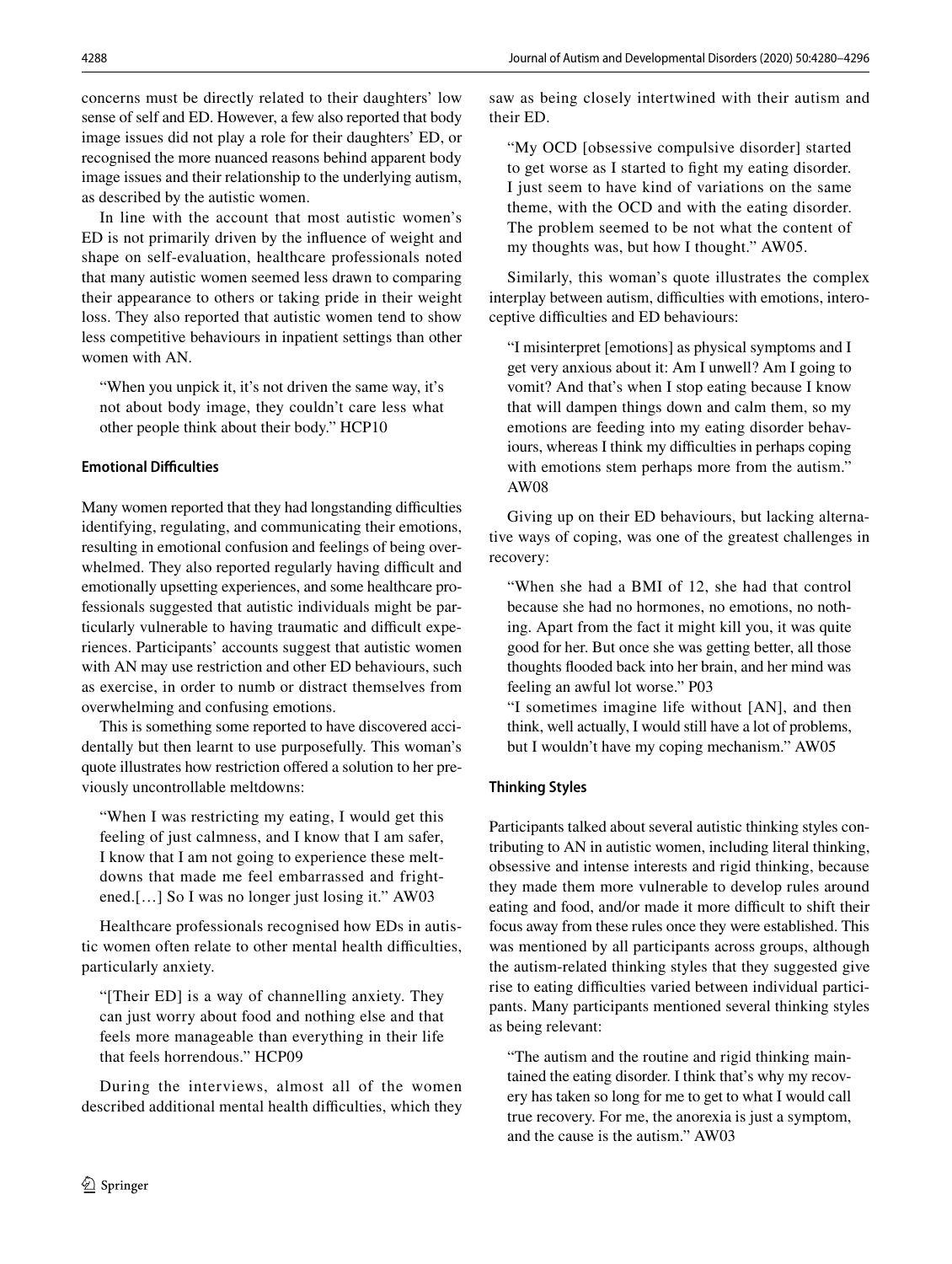While participants acknowledged that these patterns of thinking became more entrenched with the persistence of the ED, they reported that they had pre-dated their ED and were closely linked to their autism.

"We know that some of those traits get more marked when they're starved, and when they're weight restored they improve. But for these women they never get completely better, which is one of the reasons to think they are enduring traits, rather than states, pre-dating the eating disorder." HCP01.

**Literal Thinking** In some cases, processing information in a literal way was thought to have led to distorted thinking around healthy eating and body image, which then gave rise to ED cognitions and behaviours. Parents in particular noticed that their daughters tended to make sense of the world in a very 'black-and-white' way.

"She takes things as absolutely true and cannot cope with nuances, untruths, or lack of clarity. This shades over into 'all or nothing thinking' too – "If I'm not thin then I'm fat and horrible", with nothing in between." P13

In many cases, overheard comments, public health advice, and lessons at school about healthy eating, such as "fat is bad for you", were described as initially giving rise to rigid rules about eating and exercise and thus leading to the development of the ED.

**Intense Interests** Obsessive thinking and intense 'special' interests related to ED behaviours also contributed to autistic women's AN.

"She has always had obsessions with things, and once she had got on to healthy eating and food, that became extreme and made her very ill very quickly." P11

For women in this study, such interests included exercise, nutrition, veganism or environmental concerns. A passion for counting and monitoring numbers, such as counting calories or looking for patterns in the numbers on weighing scales, was also common. For many autistic women these interests were described as an important source of enjoyment and a way to alleviate anxiety and bring calmness, which contributed to their persistence.

**Rigid Thinking** Another autism-related thinking style that was thought to give rise to and maintain ED in autistic women was rigid and infexible thinking. Participants described how autistic women's rigid thinking resulted in difculty with planning daily tasks and adapting to changing demands in day-to-day life, which in turn caused stress and emotional upset. Many participants felt that this rigid thinking style also made it harder to overcome anorexic thinking patterns and to not fall back into behaviours out of habit.

"Sometimes it's just habit that I will [engage in ED behaviours], because that's what I have done for the last 15 years, rather than a driven behaviour, if that makes sense." AW04

However, some participants acknowledged that rigidity could also be an important tool for recovery, potentially driving the determination to get better.

"I think the ASD is making it so difficult to shift her thoughts.[…] I know that once she's made up her mind about something, it's very difficult to change it. So I live in hope that one day she'll decide she's going to get better, because if she does, because she's so determined, she will do it. But until she makes that decision, it's a battle." P04.

# **Need for Control and Predictability**

Participants described how autistic women's rigid thinking and difficulty coping with change, which they saw as linked to their autism, elicits a need for control and predictability. Women seemed to address this need through controlling their food intake, sometimes in a ritualised fashion.

While most autistic women recalled that they could cope in early childhood when their life was more structured, they often started to struggle around the onset of puberty. Parents and healthcare professionals in particular felt that hormonal changes and resulting emotional extremes during this time further exaggerated feelings of confusion and perceived loss of control.

Stressful life events with unpredictable outcomes, such as illness or confict in the family, or transitions to a new school or university, were also described as leading to worsening of eating behaviours. Although several women noticed these patterns, this was particularly clear to parents and healthcare professionals.

Being able to take control of something, having clear rules to follow and creating predictability were understood as powerful functions of AN in the autistic women. Autistic women's inherent need for control, difficulty with change, and tendency to follow routines also made recovery difficult, and in some cases even made them doubt whether they could overcome their ED.

"I seem to have a strong need for control; I will always try and fll it with something. And if I could get rid of that, if I could learn to think diferently… that would probably be the only way I could really recover." AW03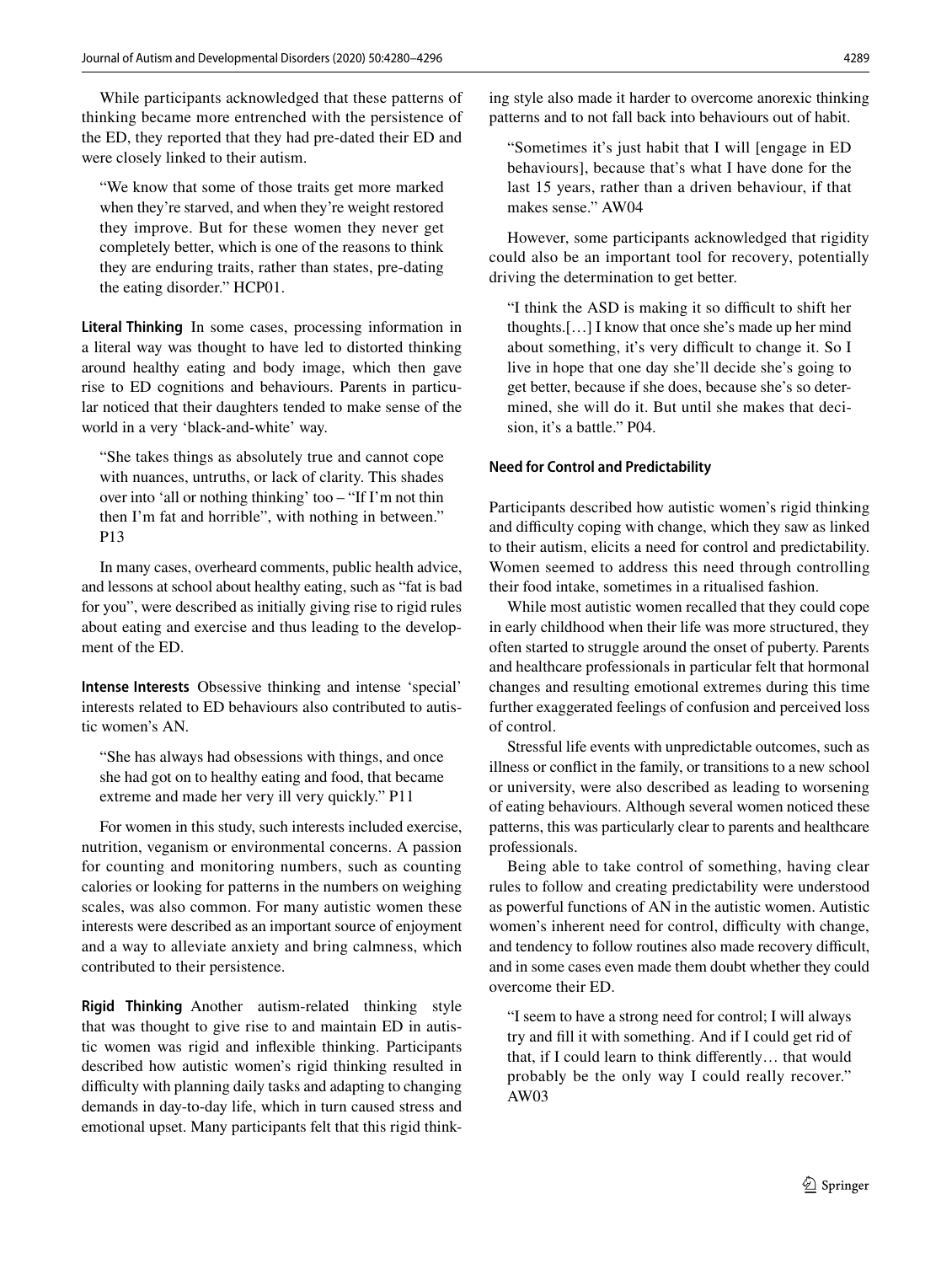

<span id="page-10-0"></span>Fig. 1 Proposed model of autism-specific mechanism underlying restrictive eating difficulties

# **Autism‑Specifc Model of Restrictive Eating Difficulties**

Based on these fndings, we developed a theoretical model based on hypothesised autism-specific mechanisms for restrictive eating difficulties (Fig. [1\)](#page-10-0).

We propose that autism may give rise to restricted eating behaviours via a direct pathway and an indirect pathway. It seems that there are a range of autism-related difficulties that autistic individuals who develop restrictive eating difficulties might experience in their life. These difficulties seem to relate to core autistic traits, such as sensory sensitivities, social and emotional difficulties, and their cognitive profiles. In the direct pathway, autism-related difficulties, which revolve around food and ED-related behaviours, are suggested to increase risk of severe restrictive eating. For example, food-related sensory aversions or special interests focused on eating or exercise may contribute directly to restrictive eating and related behaviours. In the indirect pathway, autism-related difficulties are thought to give rise to negative emotional consequences, and we suggest that restrictive eating is used as a maladaptive attempt to cope with this. For example, for an undiagnosed and unsupported autistic individual, a longstanding history of social ostracism and peer victimisation can give rise to emotional distress; and they may discover that restricting food intake serves to numb these feelings, whilst the experience of gaining control over their calorie intake helps assuage anxiety. It is important to note that external factors, such as being bullied, being misunderstood because the individual's autism is not recognised, stressful life events, or puberty, are likely to play an important role in the indirect pathway. These may moderate the relationship between autism-specific difficulties and emotional consequences. The nature of the initial difficulties and the combination of diferent factors experienced by an individual may result in a variety of restrictive eating presentations. For example, a strong aversion to food characteristics might result in a more "ARFID-type" presentation, whereas issues in social relationships or experiences, which afect the individuals sense of identity and direct their focus towards weight and shape, may result in a more traditional AN presentation. It is hypothesised that restrictive eating behaviours are maintained because their outcomes directly reduce the individual's autism-related difficulties and their negative emotional consequences by: (1) numbing down or resolving some of the sensory and emotional experiences; (2) introducing calmness through giving a sense of control and providing predictability. At the same time, the ED and efect of starvation may work against this ameliorating efect and exacerbate some of the initial difficulties.

# **Discussion**

This qualitative study specifically investigates how AN develops and is maintained in autistic women from the combined perspectives of autistic women with AN, parents and healthcare professionals. Our interviews suggest that autistic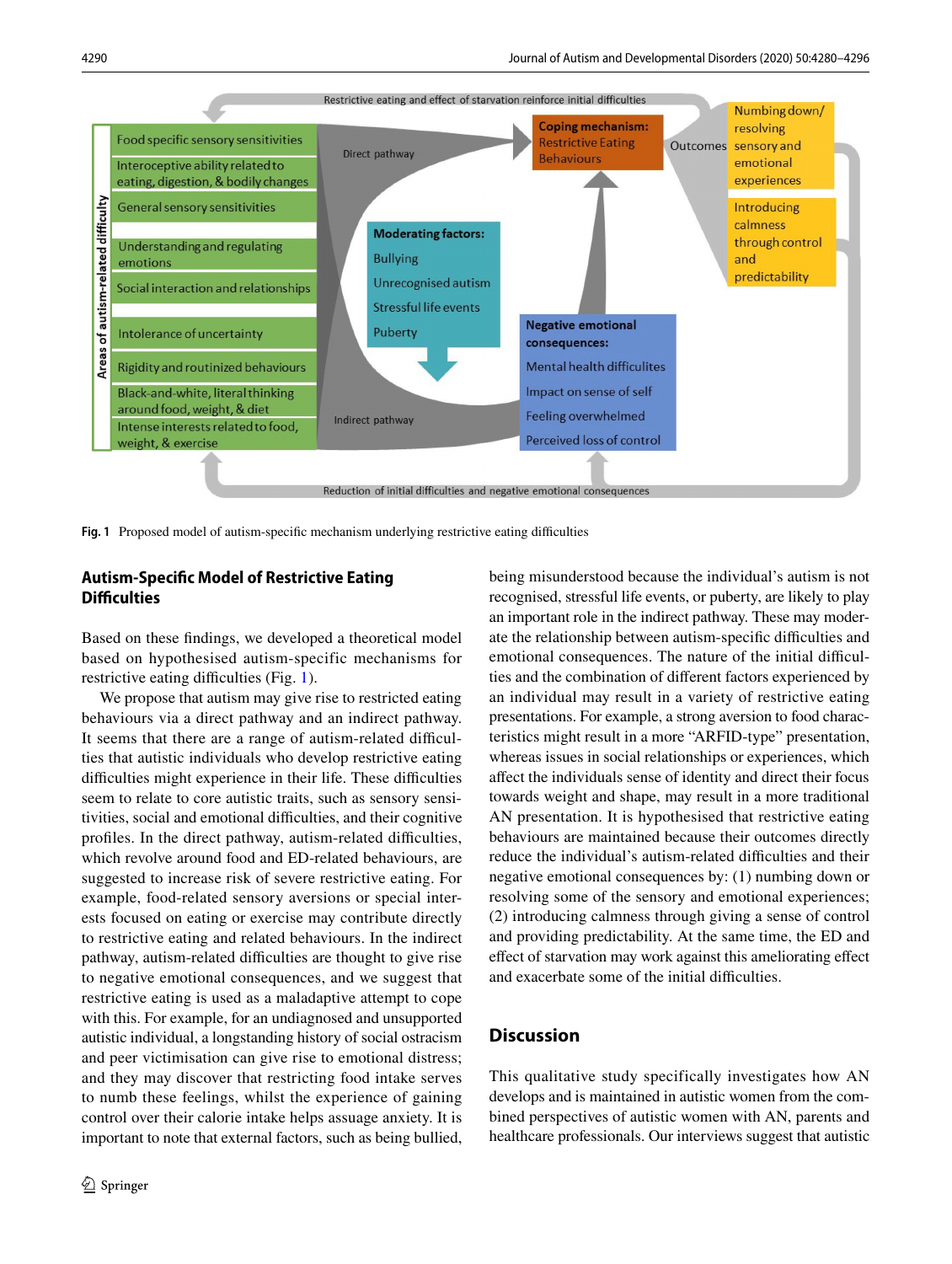women with AN experience their autism and AN as closely intertwined. AN in autistic individuals seems to relate to sensory sensitivities, difficulties with social interaction and relationships, autistic women's sense of self and identity, difficulties with emotions, autistic thinking styles and a need for control and predictability. Further, we draw on these fndings to propose a theoretical model of the hypothesised processes by which autistic traits may give rise to and maintain restrictive eating difficulties in autistic individuals.

Parents were able to contribute a developmental perspective and insights into areas of personal history that the autistic women had more difficulty reflecting upon, such as triggering factors that preceded episodes of disordered eating. Healthcare professionals were able to identify common patterns of behaviour from having worked with multiple autistic women, while also comparing them to their non-autistic clients. Although some clinicians might lack the confdence to treat these individuals (Kinnaird et al. [2017](#page-14-4)), it is notable that the healthcare professionals in our study demonstrated relevant clinical insight and discussed similar themes to the autistic women. Given parents and practitioners role in facilitating access to and providing support, greater awareness of diferent potential presentations of restrictive eating diffculties in autism and a shared understanding of a women's difficulties seems to be vital for improving outcomes for afected girls and women.

The fndings of the current study accord with those of Kinnaird et al. [\(2019b](#page-14-5)), even though they were conducted in separate samples, and the frst authors of the current paper were not aware of their fndings at the time of analysis. Both studies suggest that autistic women experienced their AN and autism to be deeply interlinked, with autism-related traits both contributing towards AN development and making recovery more challenging (Kinnaird et al. [2019b](#page-14-5)). This study added to Kinnaird et al.'s ([2019b\)](#page-14-5) fnding by illuminating some of the underlying processes through which autismrelated traits might introduce the individual to restrictive eating behaviours or maintain an ED once it has developed. Kinnaird et al. ([2019b](#page-14-5)) suggested that many of the factors that were identifed as contributing to the development and maintenance of AN, such as sensory sensitivity and social communication difficulties, also cause autistic women diffculty engaging in treatment.

Kinnaird et al. [\(2019b\)](#page-14-5) reported that participants described how a desire to lose weight, low self-esteem, and body image issues were less relevant in the development of their illness compared to other motivations that are less commonly associated with AN. In line with this, many women in our study emphasised that weight and shape concerns were not driving their restrictive eating behaviours. Further, when weight and shape concerns did play a role, this study was able to add insights into autism-related motivations that seem to underpin such preoccupations. In contrast to Kinnaird et al.'s ([2019b\)](#page-14-5) fndings, low self-esteem did emerge as highly relevant for women in the current sample, who felt diferent and struggled with their sense of self because of their autism not being recognised. However, this deviated from traditional understanding of low-self-esteem in EDs, as it was closely linked to these women being autistic.

Based on the fndings from our interviews, we developed a theoretical model of autism-specifc mechanisms for restrictive eating difficulties, hypothesising how autismrelated difficulties may contribute to the development and maintenance of restrictive eating behaviours in autistic individuals (Fig. [1](#page-10-0)). Our model proposes that restrictive eating behaviours and consequent difficulties in autistic individuals can stem directly from their autism, for example refecting sensory aversions to foods. Eating difficulties may also arise as an attempt to cope with the indirect challenges of being autistic, such as consequent mental health difficulties or issues around identity. Engaging in restrictive eating behaviours and the effect of starvation seem to numb or resolve emotional and sensory overload, and controlling food intake can counter anxiety arising from being in an unpredictable environment. Each of the themes, which were captured by thematic analysis (see Table [2\)](#page-5-0), spans multiple elements of this model (Fig. [1](#page-10-0)). The model illustrates how the diferent themes may relate to and interact with each other, and thus emphasises potential processes and underlying mechanisms through which autism might give rise to and maintains restrictive eating behaviours, which in their extreme take on the form of an ED. The additional theoretical discussion of the themes and data, which was part of the model development, added another layer of interpretation, such as the conceptualisation that underlying factors might have diferent types of infuence (i.e. direct and indirect) on restrictive eating difficulties or that causing and maintaining factors could be categorised as either autism-related difficulties, negative emotional consequences, or external infuences.

Many elements of the proposed model have been established in both AN and autistic populations, which supports their relevance for AN in autism. For example, both autistic individuals and those with AN present with social difficulties (Zucker et al. [2007](#page-16-4)), emotional dysregulation (Oldershaw et al. [2015;](#page-15-16) Mazefsky [2015](#page-15-17)), high rates of intolerance of uncertainty (Brown et al. [2017;](#page-14-19) South and Rodgers [2017](#page-15-18)), rigid thinking (Coniglio et al. [2017;](#page-14-20) Westwood et al. [2016](#page-16-6)), and even general and food-specifc sensory sensitivities (Crane et al. [2009](#page-14-21); Tonacci et al. [2019](#page-15-19); Zucker et al. [2013](#page-16-7); Kinnaird et al. [2018\)](#page-14-22). However, few studies have looked at these factors in relation to autism and AN within the same sample, and studies tend to use diferent forms of measurement, which makes direct comparison between populations difficult.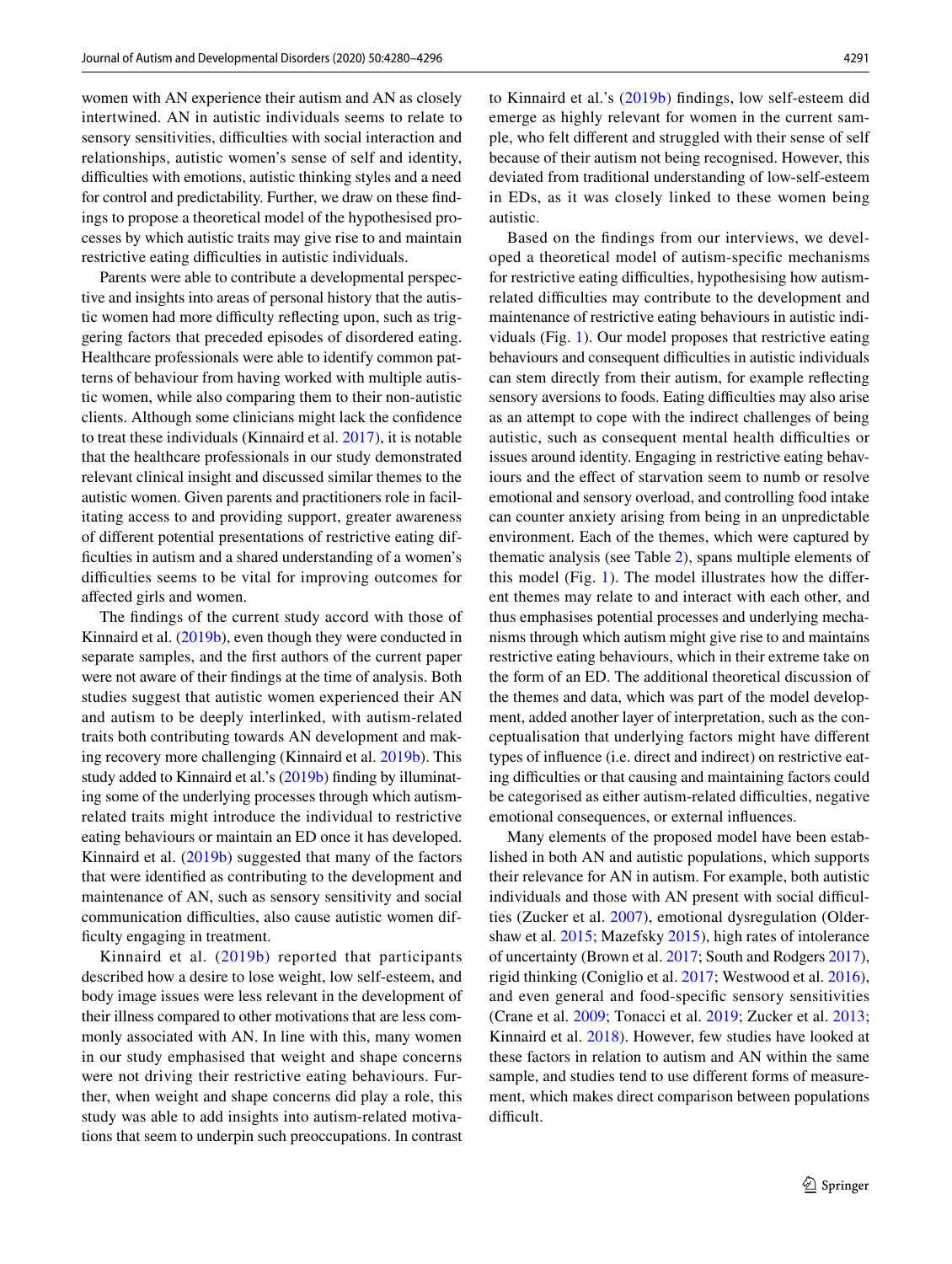Our focus on autistic women with AN and the use of qualitative methodology meant that we do not know to what extent the proposed themes apply to women with AN who are not autistic, although healthcare professionals provided some insight by comparing their experience with both groups. Given the overlap between the two conditions (Westwood and Tchanturia [2017\)](#page-16-2), it may be that some of the factors proposed by the current study are autism-specifc, and that (unrecognised) autistic individuals are driving observations made in AN samples. It will be important for future research to assess whether there are indeed diferences in these factors between women with AN with high levels of autistic traits and those without autism. Another possibility is that some proposed factors are relevant to both autistic and non-autistic women with AN. If this is the case, there might still be subtle yet clinically meaningful diferences in terms of how these factors present. For example, other models of AN suggest that emotional difficulties in AN tend to relate to intolerance of negative emotions in the self and others, resulting in emotional avoidance (Treasure and Schmidt [2013;](#page-15-20) Mansour et al. [2016](#page-15-21)), whereas the autistic women in the current study seemed to have an underlying inability to identify and regulate emotions and struggled with consequent emotional confusion. Finally, some factors might be general risk factors for AN, but given their close association with autistic behaviours, they are likely to afect autistic women disproportionately, both in terms of severity and number.

Similarly, while some elements of the model, such as food-related sensory sensitivities, seem particularly relevant to restriction and disordered eating in autism, other components might also be relevant to other mental health conditions. This could explain the co-occurring mental health difficulties experienced by autistic women with AN in our sample, which is in line with high rates of additional mental health conditions reported in similar samples (e.g. Westwood et al. [2017b\)](#page-16-3). Some elements of the model, such as intolerance of uncertainty or difficulties regulating emotions, have been associated with other mental health diffculties and maladaptive behaviours, such as addiction and substance abuse, in autistic individuals (van Wijngaarden-Cremers and van der Gaag [2015](#page-16-8); South and Rodgers [2017](#page-15-18); Mazefsky [2015](#page-15-17)). Thus, they may be shared vulnerability factors for poor mental health outcomes in autism.

The current study exclusively focused on females. Both AN and autism are considered to have somewhat gender-specifc presentations (Stanford and Lemberg [2012;](#page-15-22) Hiller et al. [2014;](#page-14-23) Lai et al. [2015](#page-15-23); Hull et al. [2017](#page-14-24)), which raises the possibility that interactions between autism and AN may be different in females and males. With the prevalence rates of AN being much higher in females than males (Bulik et al. [2006](#page-14-25); Nagl et al.  $2016$ ), recruiting sufficient numbers of autistic males with AN to adequately capture their experience would have been beyond the scope of this project. The applicability of the proposed model to autistic males, non-binary and transgender people with restrictive eating difficulties warrants further investigation.

Even though this research focused on autistic women with AN, the fndings highlight potential overlap with other restrictive EDs and seem to have relevance for restrictive eating difficulties in autistic individuals more generally. For most women in our sample, weight and shape concerns did not seem to be driving their ED, even though this is commonly assumed to be the case for individuals with AN (American Psychological Association [2013;](#page-14-1) Fairburn et al. [1999](#page-14-26)). Instead, their restrictive eating seemed to be driven by other factors, such as food-specifc sensory sensitivities, a desire to avoid certain bodily sensations, or an absence of hunger signals. For some women there seemed to be behavioural parallels to individuals with ARFID. ARFID is a recently introduced diagnostic ED category, characterised by avoidant and restrictive eating associated with failure to meet nutritional and/or energy requirements leading to signifcant weight loss or failure to gain expected weight; nutritional deficiencies; and/or significant difficulties with psychosocial functioning, but without the body shape issues that typify AN (American Psychological Association [2013](#page-14-1)). Individuals with ARFID tend to restrict their food intake for reasons such as avoidance of sensory aspects of food, lack of interest in food, or because of feared negative consequences (Thomas et al. [2017\)](#page-15-25), and autism commonly co-occurs with ARFID (Nicely et al. [2014\)](#page-15-26). Even though ARFID can present across the lifespan, it is more commonly considered in children, and thus may be overlooked or misdiagnosed as AN in adult women with low weight (Becker et al. [2019](#page-14-27)). The model we developed purposefully refers to restrictive eating difficulties in general, rather than just AN, as our fndings do not necessarily suggest that the proposed autism-specifc mechanisms are limited to a specifc diagnostic category and/or severity level. Future research should investigate the apparent lack of weight and shape concerns in autistic women with restrictive eating difficulties, and include women with a variety of restrictive eating presentations to establish whether elements of the proposed model also apply to autistic individuals with restrictive eating disorders other than AN and restrictive eating difficulties at a sub-clinical level.

All women in our sample received their autism diagnosis in adulthood (mean age=29.4 years), often years after frst receiving treatment for AN (mean age=17.4 years). Both being female and having other co-occurring mental health conditions are risk factors for delayed or missed autism diagnosis, and living with undiagnosed autism is associated with the development of mental health difficulties (Brown et al. [2019;](#page-14-28) Bargiela et al. [2016](#page-14-29); Leedham et al. [2019\)](#page-15-27). It is unclear whether some of the factors identifed in this study would have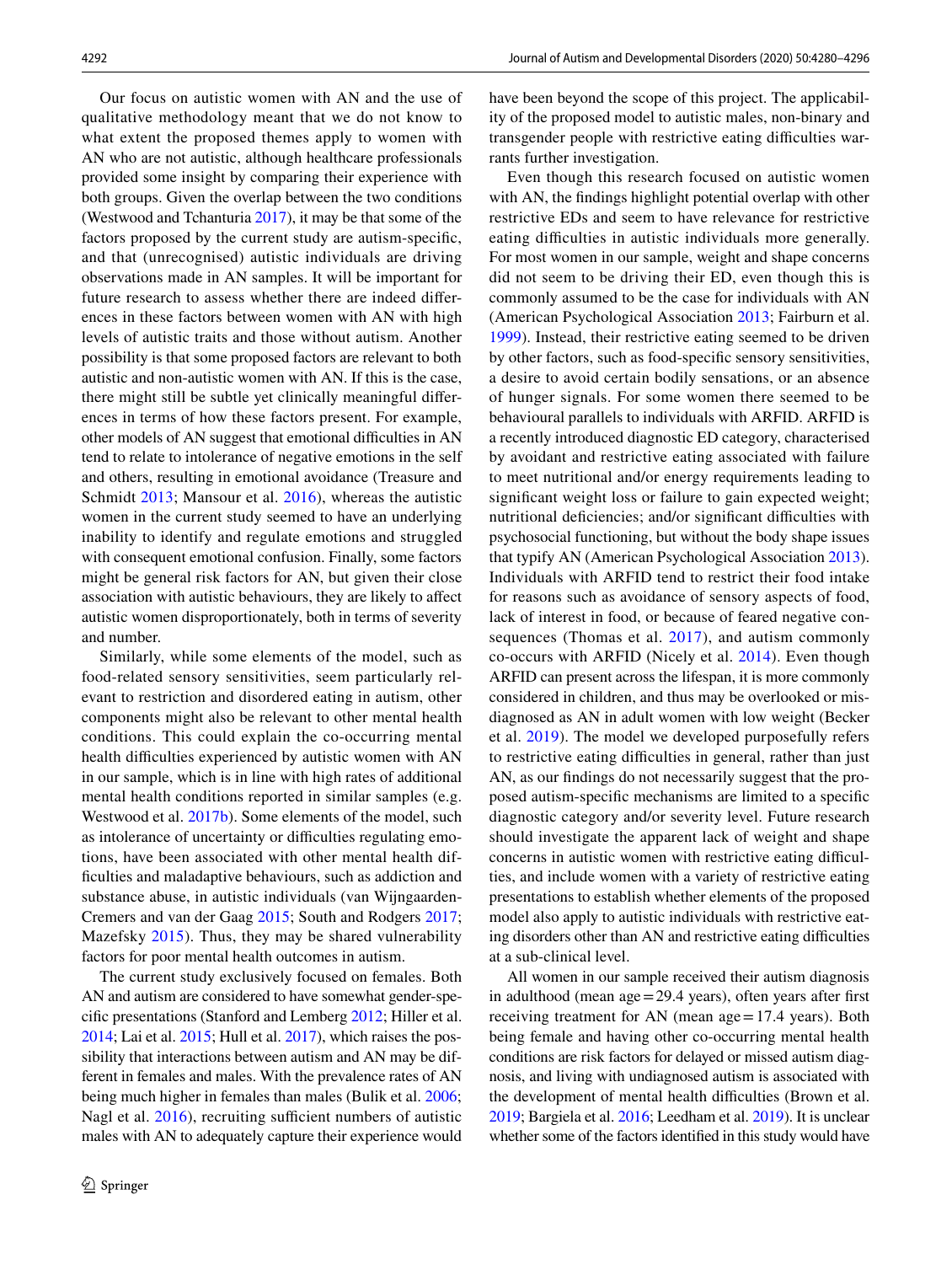afected autistic women diferently if their autism had been recognised and supported earlier in life. Early autism diagnosis and specialist intervention for autistic girls and women at risk of restrictive eating difficulties may help to prevent the development or worsening of ED symptoms. However, ED clinicians self-report lack of confdence in identifying autistic individuals in their care (Kinnaird et al. [2017](#page-14-4)), and existing screening and diagnostic tools, including the AQ-10 (Allison et al. [2012\)](#page-14-15) used in this study, are poorly equipped to reliably detect autistic traits in ED samples (Westwood and Tchanturia [2017\)](#page-16-2). Relying on the AQ-10 to confrm presence of high levels of autistic traits should therefore be noted as a limitation of the current study. Future research should work towards better identifcation of autistic traits in AN, which will beneft both clinical practice and research.

# **Future Directions and Implications**

This research suggests a variety of avenues for future research. For example, further qualitative work in other samples and using diferent approaches, such as grounded theory, could explore the applicability and refne the model proposed in this paper. Similarly, systematic clinical case studies could be used to confrm the relevance of the factors identifed in this study and determine the role of other potential factors, including how women's support networks (parents and professionals) might infuence their ED experience. Longitudinal and group comparison studies could further establish the causal role of diferent factors and their relevance for individuals with different presentations.

This research has important implications for the treatment of autistic individuals in ED services and for preventing the development or worsening of restrictive eating difficulties in autistic individuals. The fnding that autistic women with AN report causal and maintaining factors that are not traditionally associated with AN raises the possibility that autistic women with AN may have more enduring presentation and poorer outcomes (Nazar et al. [2018;](#page-15-6) Tchanturia et al. [2017\)](#page-15-7) because standard treatments do not address autism-specifc mechanisms underlying their EDs. There is a need for ED services to identify autistic individuals in their care and to adapt treatment accordingly. In the long-term, this research may also contribute to the development and testing of new autismspecifc AN treatments. Preventative approaches should aim to support individuals at risk with their difficulties, particularly during meal times, and help them to develop alternative coping mechanisms. The theoretical model presented in this study was based on the thematic analysis of the insights of autistic women with AN, their parents and relevant HCPs. It therefore provides a useful initial framework for considering relevant issues afecting restricted eating in women with AN and autism or high levels of autistic traits. However, further

work is needed to empirically test and refne the model proposed in this study to maximise its impact.

# **Conclusion**

In this study, we propose a theoretical model of the autismspecific mechanisms underlying restrictive eating difficulties based on the experiences of afected individuals and those involved in their care. Autistic women with AN experience their autism and ED as closely intertwined. Our fndings suggest that AN in autistic women may be distinct from AN in non-autistic women in terms of its presentation and underlying mechanisms. Further research is required to test these novel insights about the nature of AN in autism. The fndings of this study may directly beneft afected individuals by increasing awareness of autism-specifc restrictive eating presentations, and helping ED services to improve the way they treat autistic individuals with AN.

**Acknowledgments** We would like to thank the autistic women, parents and health care professionals, who participated in this research and generously shared their insights, Lauren Huff for her help with transcribing, and the Autistica Discover network for their support with recruitment.

**Author contributions** WM, JF, and KT were responsible for the conception and design of the project. JB and CB led on development of the interview schedules, participant recruitment, data collection, transcription and thematic analysis. JB, CB, CJ, LS, JF, WM all made substantial contributions to design, analysis and interpretation of data. JB led on drafting the manuscript, which CB, CJ, LS, KT, JF and WM revised for critically important intellectual content. ME and CZ acted as advisors with lived experience and have contributed at all stages of the project.

**Funding** This study was funded by Autistica (7252). The funder had no involvement in the study design, collection, analysis, and interpretation of data, writing the manuscript, and in the decision to submit the manuscript for publication.

# **Compliance with Ethical Standards**

**Conflict of interest** The authors declare that they have no confict of interest.

**Informed Consent** Informed consent was obtained from all individual participants included in this study. This study has obtained ethical approval by the UCL ethics committee (12973/001) and Cardif University (EC.18.05.08.5302).

**Open Access** This article is licensed under a Creative Commons Attribution 4.0 International License, which permits use, sharing, adaptation, distribution and reproduction in any medium or format, as long as you give appropriate credit to the original author(s) and the source, provide a link to the Creative Commons licence, and indicate if changes were made. The images or other third party material in this article are included in the article's Creative Commons licence, unless indicated otherwise in a credit line to the material. If material is not included in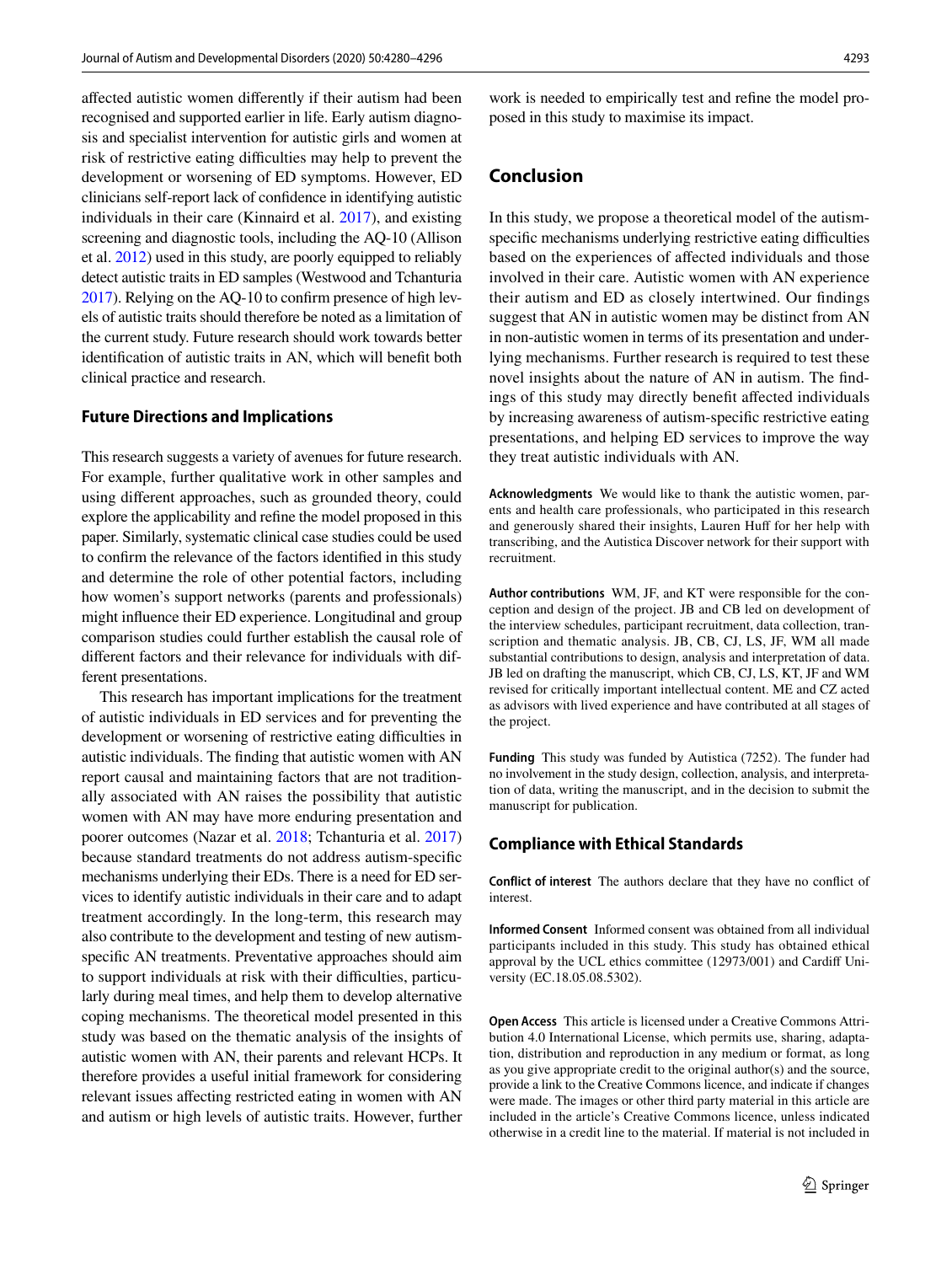the article's Creative Commons licence and your intended use is not permitted by statutory regulation or exceeds the permitted use, you will need to obtain permission directly from the copyright holder. To view a copy of this licence, visit <http://creativecommons.org/licenses/by/4.0/>.

# **References**

- <span id="page-14-15"></span>Allison, C., Auyeung, B., & Baron-Cohen, S. (2012). Toward brief "Red Flags" for autism screening: The Short Autism Spectrum Quotient and the Short Quantitative Checklist for Autism in toddlers in 1,000 cases and 3,000 controls [corrected]. *Journal of the American Academy of Child and Adolescent Psychiatry, 51*(2), 202–212.e207. [https://doi.org/10.1016/j.jaac.2011.11.003.](https://doi.org/10.1016/j.jaac.2011.11.003)
- <span id="page-14-1"></span>American Psychological Association. (2013). *Diagnostic and statistical manual of mental disorders*. Arlington, VA.: American Psychiatric Publishing.
- <span id="page-14-13"></span>Autistica (2019). Discover - autism research network. Retrieved October 30, 2019, from [https://www.autistica.org.uk/our-research/disco](https://www.autistica.org.uk/our-research/discover-network) [ver-network](https://www.autistica.org.uk/our-research/discover-network).
- <span id="page-14-18"></span>Barbour, R. S. (2001). Checklists for improving rigour in qualitative research: A case of the tail wagging the dog? *BMJ, 322*(7294), 1115–1117. <https://doi.org/10.1136/bmj.322.7294.1115>.
- <span id="page-14-29"></span>Bargiela, S., Steward, R., & Mandy, W. (2016). The experiences of late-diagnosed women with autism spectrum conditions: An investigation of the female autism phenotype. *Journal of Autism and Developmental Disorders, 46*(10), 3281–3294. [https://doi.](https://doi.org/10.1007/s10803-016-2872-8) [org/10.1007/s10803-016-2872-8.](https://doi.org/10.1007/s10803-016-2872-8)
- <span id="page-14-27"></span>Becker, K. R., Keshishian, A. C., Liebman, R. E., Coniglio, K. A., Wang, S. B., Franko, D. L., et al. (2019). Impact of expanded diagnostic criteria for avoidant/restrictive food intake disorder on clinical comparisons with anorexia nervosa. *International Journal of Eating Disorders, 52*(3), 230–238. [https://doi.org/10.1002/](https://doi.org/10.1002/eat.22988) [eat.22988.](https://doi.org/10.1002/eat.22988)
- <span id="page-14-3"></span>Bentz, M., Jepsen, J. R., Pedersen, T., Bulik, C. M., Pedersen, L., Pagsberg, A. K., et al. (2017). Impairment of social function in young females with recent-onset Anorexia Nervosa and recovered Individuals. *Journal of Adolescent Health, 60*(1), 23–32. [https://doi.](https://doi.org/10.1016/j.jadohealth.2016.08.011) [org/10.1016/j.jadohealth.2016.08.011.](https://doi.org/10.1016/j.jadohealth.2016.08.011)
- <span id="page-14-11"></span>Braun, V., & Clarke, V. (2006). Using thematic analysis in psychology. *Qualitative Research in Psychology, 3*(2), 77–101. [https://](https://doi.org/10.1191/1478088706qp063oa) [doi.org/10.1191/1478088706qp063oa.](https://doi.org/10.1191/1478088706qp063oa)
- <span id="page-14-28"></span>Brown, C. M., Fuller-Tyszkiewicz, M., Krug, I., & Stokes, M. A. (2019). *Diagnostic overshadowing in autistic women.* Paper presented at the International Society for Autism Research annual Meeting, Montreal.
- <span id="page-14-19"></span>Brown, M., Robinson, L., Campione, G. C., Wuensch, K., Hildebrandt, T., & Micali, N. (2017). Intolerance of uncertainty in eating disorders: A systematic review and meta-analysis. *European Eating Disorder Review, 25*(5), 329–343. [https://doi.org/10.1002/](https://doi.org/10.1002/erv.2523) [erv.2523.](https://doi.org/10.1002/erv.2523)
- <span id="page-14-25"></span>Bulik, C. M., Sullivan, P. F., Tozzi, F., Furberg, H., Lichtenstein, P., & Pedersen, N. L. (2006). Prevalence, heritability, and prospective risk factors for anorexia nervosa. *Archives of General Psychiatry, 63*(3), 305–312. [https://doi.org/10.1001/archpsyc.63.3.305.](https://doi.org/10.1001/archpsyc.63.3.305)
- <span id="page-14-10"></span>Carter, N., Bryant-Lukosius, D., DiCenso, A., Blythe, J., & Neville, A. J. (2014). The use of triangulation in qualitative research. *Oncology Nursing Forum, 41*(5), 545–547. [https://doi.org/10.1188/14.](https://doi.org/10.1188/14.onf.545-547) [onf.545-547](https://doi.org/10.1188/14.onf.545-547).
- <span id="page-14-8"></span>Cermak, S. A., Curtin, C., & Bandini, L. G. (2010). Food selectivity and sensory sensitivity in children with autism spectrum disorders. *Journal of the American Dietetic Association, 110*(2), 238– 246.<https://doi.org/10.1016/j.jada.2009.10.032>.
- <span id="page-14-20"></span>Coniglio, K. A., Becker, K. R., Franko, D. L., Zayas, L. V., Plessow, F., Eddy, K. T., et al. (2017). Won't stop or can't stop? Food restriction as a habitual behavior among individuals with anorexia nervosa or atypical anorexia nervosa. *Eating Behaviors, 26*, 144–147. <https://doi.org/10.1016/j.eatbeh.2017.03.005>.
- <span id="page-14-21"></span>Crane, L., Goddard, L., & Pring, L. (2009). Sensory processing in adults with autism spectrum disorders. *Autism, 13*(3), 215–228. <https://doi.org/10.1177/1362361309103794>.
- <span id="page-14-26"></span>Fairburn, C. G., Shafran, R., & Cooper, Z. (1999). A cognitive behavioural theory of anorexia nervosa. *Behaviour Research and Therapy, 37*(1), 1–13.
- <span id="page-14-12"></span>Fereday, J., & Muir-Cochrane, E. (2006). Demonstrating rigor using thematic analysis: A hybrid approach of inductive and deductive coding and theme development. *International Journal of Qualitative Methods, 5*(1), 80–92. [https://doi.org/10.1177/1609406906](https://doi.org/10.1177/160940690600500107) [00500107](https://doi.org/10.1177/160940690600500107).
- <span id="page-14-16"></span>Gideon, N., Hawkes, N., Mond, J., Saunders, R., Tchanturia, K., & Serpell, L. (2016). Development and psychometric validation of the EDE-QS, a 12 item short form of the Eating Disorder Examination Questionnaire (EDE-Q). *PLoS ONE, 11*(5), e0152744. [https](https://doi.org/10.1371/journal.pone.0152744) [://doi.org/10.1371/journal.pone.0152744](https://doi.org/10.1371/journal.pone.0152744).
- <span id="page-14-0"></span>Gillberg, C. (1983). Are autism and anorexia nervosa related? *British Journal of Psychiatry, 142*, 428.
- <span id="page-14-14"></span>Guest, G., Bunce, A., & Johnson, L. (2016). How many interviews are enough? *Field Methods, 18*(1), 59–82. [https://doi.](https://doi.org/10.1177/1525822x05279903) [org/10.1177/1525822x05279903.](https://doi.org/10.1177/1525822x05279903)
- <span id="page-14-17"></span>Hill, C. E., Thompson, B. J., & Williams, E. N. (1997). A guide to conducting consensual qualitative research. *The Counseling Psychologist, 25*(4), 517–572. [https://doi.org/10.1177/00110](https://doi.org/10.1177/0011000097254001) [00097254001.](https://doi.org/10.1177/0011000097254001)
- <span id="page-14-2"></span>Hiller, R., & Pellicano, L. (2013). Anorexia and autism—A cautionary note. *The Psychologist, 26*(11), 780.
- <span id="page-14-23"></span>Hiller, R. M., Young, R. L., & Weber, N. (2014). Sex diferences in autism spectrum disorder based on DSM-5 criteria: Evidence from clinician and teacher reporting. *Journal of Abnormal Child Psychology, 42*(8), 1381–1393. [https://doi.org/10.1007/s1080](https://doi.org/10.1007/s10802-014-9881-x) [2-014-9881-x.](https://doi.org/10.1007/s10802-014-9881-x)
- <span id="page-14-6"></span>Huke, V., Turk, J., Saeidi, S., Kent, A., & Morgan, J. F. (2013). Autism spectrum disorders in eating disorder populations: A systematic review. *European Eating Disorder Review, 21*(5), 345–351.<https://doi.org/10.1002/erv.2244>.
- <span id="page-14-24"></span>Hull, L., Mandy, W., & Petrides, K. (2017). Behavioural and cognitive sex/gender diferences in autism spectrum condition and typically developing males and females. *Autism, 21*(6), 706– 727. <https://doi.org/10.1177/1362361316669087>.
- <span id="page-14-9"></span>Kinnaird, E., Norton, C., Pimblett, C., Stewart, C., & Tchanturia, K. (2019a). Eating as an autistic adult: An exploratory qualitative study. *PLoS ONE, 14*(8), e0221937. [https://doi.org/10.1371/](https://doi.org/10.1371/journal.pone.0221937) [journal.pone.0221937](https://doi.org/10.1371/journal.pone.0221937).
- <span id="page-14-5"></span>Kinnaird, E., Norton, C., Stewart, C., & Tchanturia, K. (2019b). Same behaviours, diferent reasons: What do patients with co-occurring anorexia and autism want from treatment? *International Review of Psychiatry, 31*(4), 308–317. [https://doi.](https://doi.org/10.1080/09540261.2018.1531831) [org/10.1080/09540261.2018.1531831](https://doi.org/10.1080/09540261.2018.1531831).
- <span id="page-14-4"></span>Kinnaird, E., Norton, C., & Tchanturia, K. (2017). Clinicians' views on working with anorexia nervosa and autism spectrum disorder comorbidity: A qualitative study. *BMC Psychiatry, 17*(1), 292. [https://doi.org/10.1186/s12888-017-1455-3.](https://doi.org/10.1186/s12888-017-1455-3)
- <span id="page-14-22"></span>Kinnaird, E., Stewart, C., & Tchanturia, K. (2018). Taste sensitivity in anorexia nervosa: A systematic review. *International Journal of Eating Disorders, 51*(8), 771–784. [https://doi.org/10.1002/](https://doi.org/10.1002/eat.22886) [eat.22886.](https://doi.org/10.1002/eat.22886)
- <span id="page-14-7"></span>Kuschner, E. S., Eisenberg, I. W., Orionzi, B., Simmons, W. K., Kenworthy, L., Martin, A., et al. (2015). A preliminary study of self-reported food selectivity in adolescents and young adults with Autism Spectrum Disorder. *Research in Autism*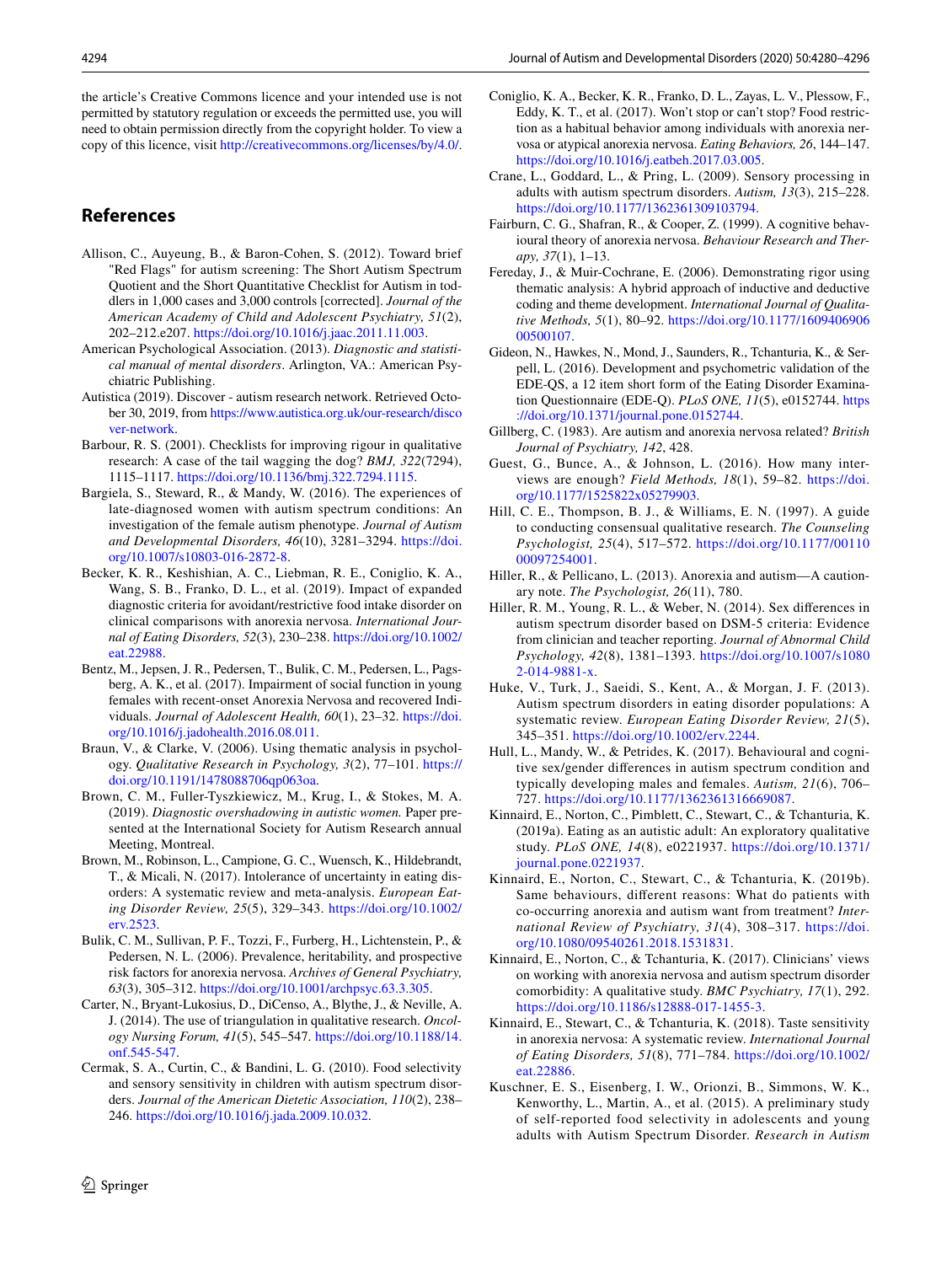- <span id="page-15-23"></span>Lai, M.-C., Lombardo, M. V., Auyeung, B., Chakrabarti, B., & Baron-Cohen, S. (2015). Sex/gender diferences and autism: Setting the scene for future research. *Journal of the American Academy of Child and Adolescent Psychiatry, 54*(1), 11–24. [https://doi.](https://doi.org/10.1016/j.jaac.2014.10.003) [org/10.1016/j.jaac.2014.10.003.](https://doi.org/10.1016/j.jaac.2014.10.003)
- <span id="page-15-9"></span>Lang, K., Larsson, E. E. C., Mavromara, L., Simic, M., Treasure, J., & Tchanturia, K. (2016). Diminished facial emotion expression and associated clinical characteristics in anorexia nervosa. *Psychiatry Research, 236*, 165–172. [https://doi.org/10.1016/j.psych](https://doi.org/10.1016/j.psychres.2015.12.004) [res.2015.12.004](https://doi.org/10.1016/j.psychres.2015.12.004).
- <span id="page-15-27"></span>Leedham, A., Thompson, A., Smith, R., & Freeth, M. (2019). 'I was exhausted trying to fgure it out': The experiences of females receiving an autism diagnosis in middle to late adulthood. *Autism, 24*(1), 135–146.<https://doi.org/10.1177/1362361319853442>.
- <span id="page-15-2"></span>Lever, A. G., & Geurts, H. M. (2016). Psychiatric co-occurring symptoms and disorders in young, middle-aged, and older adults with Autism Spectrum Disorder. *Journal of Autism and Developmental Disorders, 46*(6), 1916–1930. [https://doi.org/10.1007/s1080](https://doi.org/10.1007/s10803-016-2722-8) [3-016-2722-8](https://doi.org/10.1007/s10803-016-2722-8).
- <span id="page-15-4"></span>Loomes, R., Hull, L., & Mandy, W. P. L. (2017). What is the male-tofemale ratio in Autism Spectrum Disorder? A systematic review and meta-analysis. *Journal of the American Academy of Child and Adolescent Psychiatry, 56*(6), 466–474. [https://doi.org/10.1016/j.](https://doi.org/10.1016/j.jaac.2017.03.013) [jaac.2017.03.013](https://doi.org/10.1016/j.jaac.2017.03.013).
- <span id="page-15-21"></span>Mansour, S., Rozenblat, V., Fuller-Tyszkiewicz, M., Paganini, C., Treasure, J., & Krug, I. (2016). Emotions mediate the relationship between autistic traits and disordered eating: A new autistic-emotional model for eating pathology. *Psychiatry Research, 245*, 119–126. <https://doi.org/10.1016/j.psychres.2016.08.021>.
- <span id="page-15-3"></span>Mason, D., McConachie, H., Garland, D., Petrou, A., Rodgers, J., & Parr, J. R. (2018). Predictors of quality of life for autistic adults. *Autism Research, 11*(8), 1138–1147. [https://doi.org/10.1002/](https://doi.org/10.1002/aur.1965) [aur.1965.](https://doi.org/10.1002/aur.1965)
- <span id="page-15-14"></span>Mays, N., & Pope, C. (2000). Assessing quality in qualitative research. *BMJ, 320*, 50–52. [https://doi.org/10.1136/](https://doi.org/10.1136/bmj.320.7226.50) [bmj.320.7226.50](https://doi.org/10.1136/bmj.320.7226.50).
- <span id="page-15-17"></span>Mazefsky, C. A. (2015). Emotion regulation and emotional distress in Autism Spectrum Disorder: Foundations and considerations for future research. *Journal of Autism and Developmental Disorders, 45*(11), 3405–3408. [https://doi.org/10.1007/s1080](https://doi.org/10.1007/s10803-015-2602-7) [3-015-2602-7.](https://doi.org/10.1007/s10803-015-2602-7)
- <span id="page-15-24"></span>Nagl, M., Jacobi, C., Paul, M., Beesdo-Baum, K., Hofer, M., Lieb, R., et al. (2016). Prevalence, incidence, and natural course of anorexia and bulimia nervosa among adolescents and young adults. *European Child and Adolescent Psychiatry, 25*(8), 903– 918. <https://doi.org/10.1007/s00787-015-0808-z>.
- <span id="page-15-6"></span>Nazar, B. P., Peynenburg, V., Rhind, C., Hibbs, R., Schmidt, U., Gowers, S., et al. (2018). An examination of the clinical outcomes of adolescents and young adults with broad autism spectrum traits and autism spectrum disorder and anorexia nervosa: A multi centre study. *International Journal of Eating Disorders, 51*(2), 174–179. [https://doi.org/10.1002/eat.22823.](https://doi.org/10.1002/eat.22823)
- <span id="page-15-26"></span>Nicely, T. A., Lane-Loney, S., Masciulli, E., Hollenbeak, C. S., & Ornstein, R. M. (2014). Prevalence and characteristics of avoidant/restrictive food intake disorder in a cohort of young patients in day treatment for eating disorders. *Journal of Eating Disorders, 2*(1), 21. [https://doi.org/10.1186/s40337-014-0021-3.](https://doi.org/10.1186/s40337-014-0021-3)
- <span id="page-15-0"></span>Nielsen, S., Anckarsater, H., Gillberg, C., Gillberg, C., Rastam, M., & Wentz, E. (2015). Efects of autism spectrum disorders on outcome in teenage-onset anorexia nervosa evaluated by the Morgan-Russell outcome assessment schedule: a controlled community-based study. *Molecular Autism, 6*, 14. [https://doi.](https://doi.org/10.1186/s13229-015-0013-4) [org/10.1186/s13229-015-0013-4](https://doi.org/10.1186/s13229-015-0013-4).
- <span id="page-15-16"></span>Oldershaw, A., Lavender, T., Sallis, H., Stahl, D., & Schmidt, U. (2015). Emotion generation and regulation in anorexia nervosa: A systematic review and meta-analysis of self-report data. *Clinical Psychology Review, 39*, 83–95. [https://doi.org/10.1016/j.](https://doi.org/10.1016/j.cpr.2015.04.005) [cpr.2015.04.005.](https://doi.org/10.1016/j.cpr.2015.04.005)
- <span id="page-15-10"></span>Oldershaw, A., Treasure, J., Hambrook, D., Tchanturia, K., & Schmidt, U. (2011). Is anorexia nervosa a version of autism spectrum disorders? *European Eating Disorders Review, 19*(6), 462–474.<https://doi.org/10.1002/erv.1069>.
- <span id="page-15-12"></span>Pistrang, N., & Barker, C. (2012). Varieties of qualitative research: A pragmatic apprach to selecting methods. In *APA handbook of reserach methods in psychology. Research designs: Quantitative, qualitative, neuropsychological, and biological*. (Vol. 2, pp. 5–18) Washington, DC: American Psychological Association.
- <span id="page-15-15"></span>Pope, C., Ziebland, S., & Mays, N. (2000). Analysing qualitative data. *BMJ, 320*, 114–116.
- <span id="page-15-13"></span>NVivo. (2018). Qualitative data analysis software. (Vol. Version 12). Melbourne, Australia: QSR International Pty Ltd.
- <span id="page-15-1"></span>Simonof, E., Pickles, A., Charman, T., Chandler, S., Loucas, T., & Baird, G. (2008). Psychiatric disorders in children with autism spectrum disorders: prevalence, comorbidity, and associated factors in a population-derived sample. *Journal of the American Academy of Child and Adolescent Psychiatry, 47*(8), 921–929. <https://doi.org/10.1097/CHI.0b013e318179964f>.
- <span id="page-15-18"></span>South, M., & Rodgers, J. (2017). Sensory, emotional and cognitive contributions to anxiety in Autism Spectrum Disorders. *Frontiers in Human Neuroscience*. [https://doi.org/10.3389/fnhum](https://doi.org/10.3389/fnhum.2017.00020) [.2017.00020](https://doi.org/10.3389/fnhum.2017.00020).
- <span id="page-15-22"></span>Stanford, S. C., & Lemberg, R. (2012). A clinical comparison of men and women on the Eating Disorder Inventory-3 (EDI-3) and the Eating Disorder Assessment for Men (EDAM). *Eating Disorders, 20*(5), 379–394. [https://doi.org/10.1080/10640](https://doi.org/10.1080/10640266.2012.715516) [266.2012.715516](https://doi.org/10.1080/10640266.2012.715516).
- <span id="page-15-7"></span>Tchanturia, K., Adamson, J., Leppanen, J., & Westwood, H. (2017). Characteristics of autism spectrum disorder in anorexia nervosa: A naturalistic study in an inpatient treatment programme. *Autism, 23*(1), 123–130. [https://doi.org/10.1177/1362361317](https://doi.org/10.1177/1362361317722431) [722431.](https://doi.org/10.1177/1362361317722431)
- <span id="page-15-8"></span>Tchanturia, K., Larsson, E., & Adamson, J. (2016). How anorexia nervosa patients with high and low autistic traits respond to group Cognitive Remediation Therapy. *BMC Psychiatry, 16*(1), 334. [https://doi.org/10.1186/s12888-016-1044-x.](https://doi.org/10.1186/s12888-016-1044-x)
- <span id="page-15-11"></span>Tchanturia, K., Smith, E., Weineck, F., Fidanboylu, E., Kern, N., Treasure, J., et al. (2013). Exploring autistic traits in anorexia: A clinical study. *Molecular Autism*. [https://doi.](https://doi.org/10.1186/2040-2392-4-44) [org/10.1186/2040-2392-4-44](https://doi.org/10.1186/2040-2392-4-44).
- <span id="page-15-25"></span>Thomas, J., Lawson, E., Micali, N., Misra, M., Deckersbach, T., & Eddy, K. (2017). Avoidant/Restrictive Food Intake Disorder: A three-dimensional model of neurobiology with implications for etiology and treatment. *Current Psychiatry Reports, 19*(8), 54. [https://doi.org/10.1007/s11920-017-0795-5.](https://doi.org/10.1007/s11920-017-0795-5)
- <span id="page-15-19"></span>Tonacci, A., Calderoni, S., Billeci, L., Maestro, S., Fantozzi, P., Ciuccoli, F., et al. (2019). Autistic traits impact on olfactory processing in adolescent girls with Anorexia Nervosa restricting type. *Psychiatry Research, 274*, 20–26. [https://doi.](https://doi.org/10.1016/j.psychres.2019.02.026) [org/10.1016/j.psychres.2019.02.026.](https://doi.org/10.1016/j.psychres.2019.02.026)
- <span id="page-15-5"></span>Treasure, J. (2013). Coherence and other autistic spectrum traits and eating disorders: building from mechanism to treatment. The Birgit Olsson lecture. *Nord Journal of Psychiatry, 67*(1), 38–42. <https://doi.org/10.3109/08039488.2012.674554>.
- <span id="page-15-20"></span>Treasure, J., & Schmidt, U. (2013). The cognitive-interpersonal maintenance model of anorexia nervosa revisited: A summary of the evidence for cognitive, socio-emotional and interpersonal predisposing and perpetuating factors. *Journal of Eating Disorders, 1*(1), 13. [https://doi.org/10.1186/2050-2974-1-13.](https://doi.org/10.1186/2050-2974-1-13)